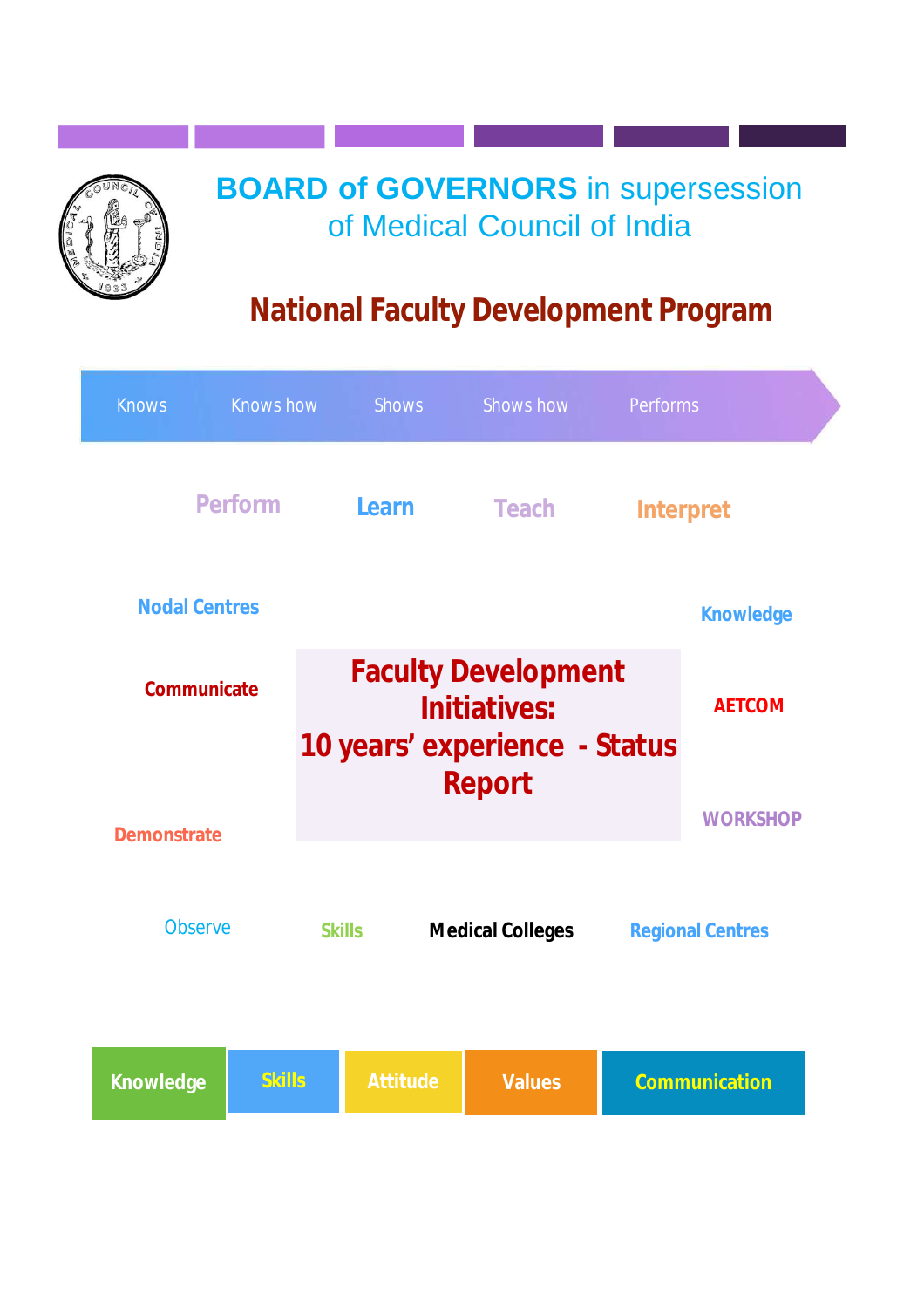# **Faculty development initiatives for the Undergraduate Medical Education Program: ten years' experience – status report**

# **2009-2018**



# **Medical Council of India Pocket-14, Sector-8, Dwarka, New Delhi- 110077**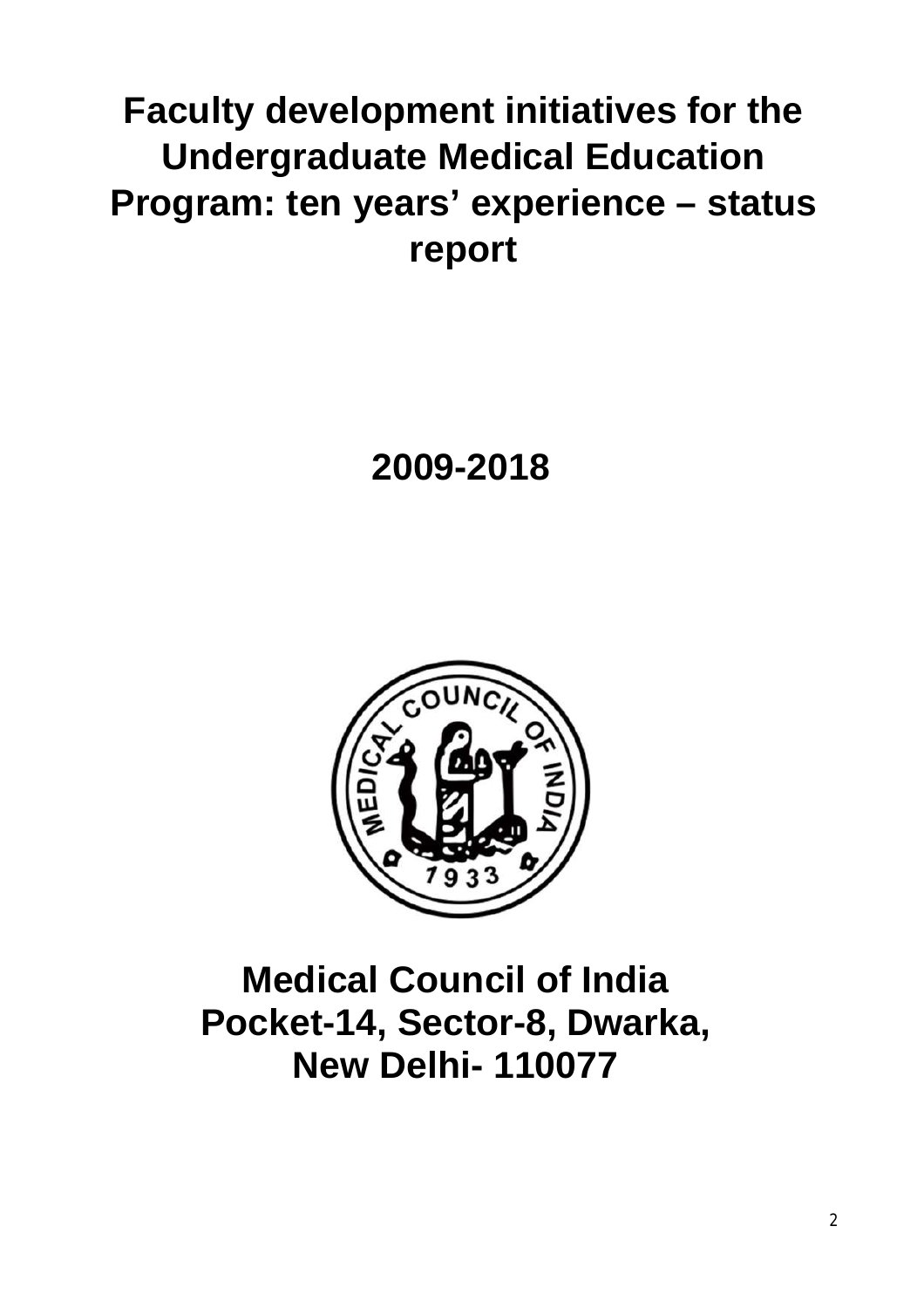All rights reserved. No part of this publication/document may be reproduced, distributed, published or transmitted in any form or by any means, including photocopying, recording, or other electronic or mechanical methods, without the prior written permission from Medical Council of India, except for use in Curriculum Implementation Support Program by medical teachers and institutions as well as in the case of brief quotations embodied in critical reviews and certain other non-commercial uses permitted by copyright law 2019.

**How to Cite**: Medical Council of India. Faculty Development initiatives for the

Undergraduate Medical Education Program, ten years' experience –status report, 2020: pp 1-24.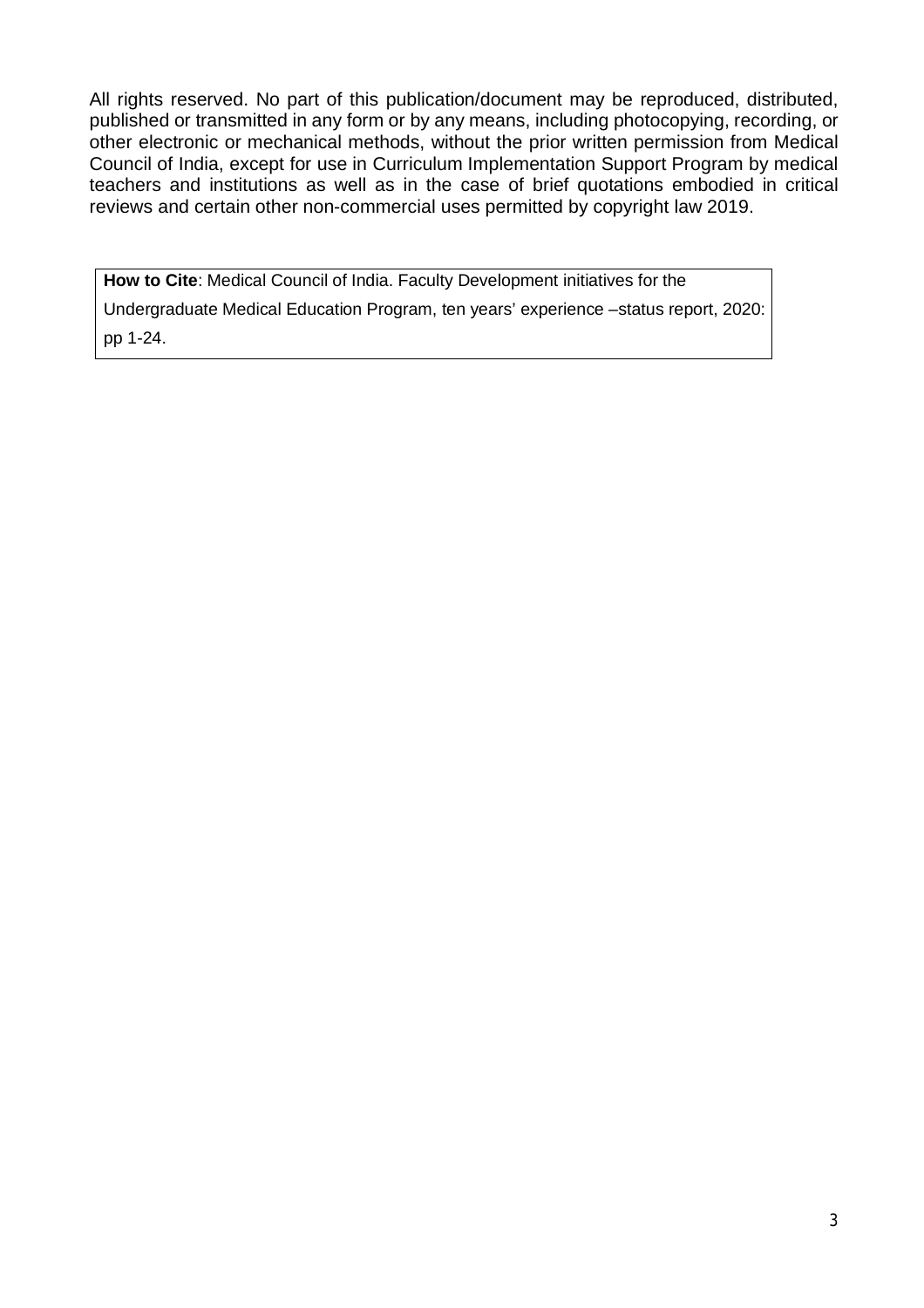Dr. Vinod K. Paul MD, Ph.D, FASc, FNASc, FAMS, FNA Chairman **Board of Governors in Super-session of Medical Council of India** Sector-8, Pocket-14, Dwarka, New Delhi-110 077 Ph: +91-11-25367039 Fax: +91-11-25367031 Website: www.mciindia.org



डॉ विनोद कुमार पॉल एम.डी.. पी.एचडी.. एफ.ए.एस. एफ.ए.एन.एस. एफ.ए.एम.एस., एफ.एन.ए अध्यक्ष भारतीय आयुर्विज्ञान परिषद के अधिक्रमण में शासी बोर्ड सेक्टर-8, पॉकेट-14,

> द्वारका, नई दिल्ली-110 077 फोन: +91-11-25367039 फैक्स: +91-11-25367031 वेबसाइट: www.mciindia.org

#### **FOREWORD Faculty Development Program: Status Report**

India with the highest number of medical schools and medical teachers in the world is faced with the challenge of imparting quality medical education to its medical students. The ever-increasing number of medical colleges has posed a challenge to the administrators to ensure provision of adequate and modern infrastructural requirements in medical colleges, and that the colleges are manpowered by well qualified medical faculty who are knowledgeable in their chosen field of medical specialty. Thus, quality sustenance and quality enhancement of medical education is now a matter of national and global concern. The major issue facing medical educators and administrators is to ensure maintenance of quality and standardization of medical education across a large, culturally diverse population, separated by geographical boundaries, and compounded by the paucity of formal training of medical teachers in the principles of higher education and technology. It is aptly said by Jean Piaget that "The most admirable of reforms cannot but fall short in practice if teachers of sufficient quality are not available in sufficient quantity".

It was obvious to medical administrators that an urgent need existed for better equipping the medical teachers with core competencies in clinical training, laboratory methodologies, interpretation skills, assessment strategies and communication abilities and thus enable them to mentor suitably the Indian Medical Graduate. Realising the dire need for a systematic approach to faculty development in consonance with the desired attributes of an Indian Medical Graduate. MCI initiated a National Faculty Development Program in 2009 covering all medical colleges in India which are under the ambit of MCI. I understand that this unique Faculty Development Program (FDP) in medical education, with the goal of capacity building, undertaken for the first time by a regulatory body like Medical Council of India started in 2009 with the launching of five Regional Centres which has expanded today to 22 centres of which 12 are Regional Centres and ten are more advanced Nodal Centres. Till December 2018, 44,932 faculty have been trained by these Centres. This is indeed a mammoth effort and I congratulate the faculty of the Medical Education departments of the Centres and the Academic Cell of MCI on this remarkable achievement.

My best wishes to the FACULTY DEVELOPMENT PROGRAM of MCI and to its Centres.

 $b L f$ 

Chairman, **Board of Governors**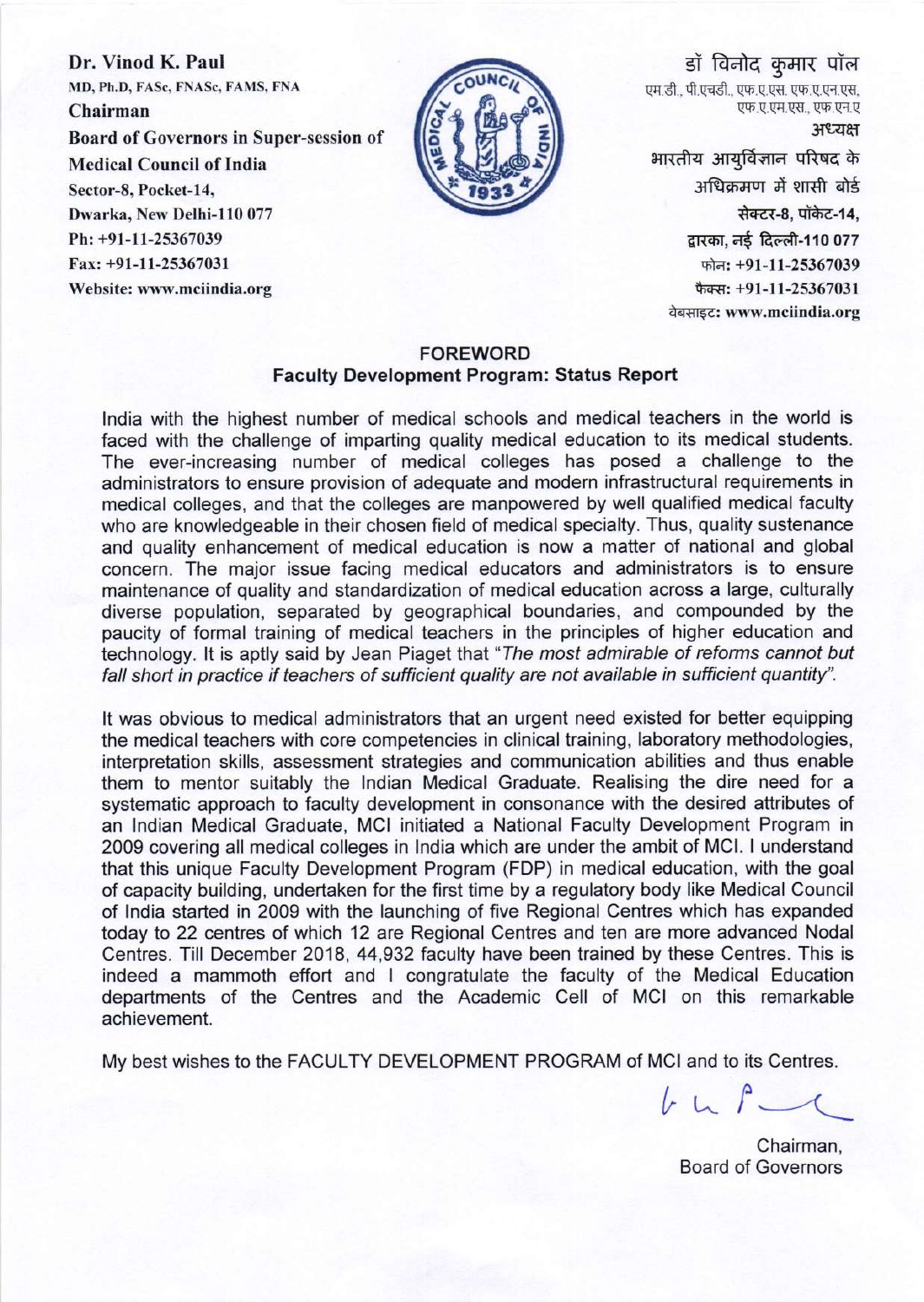Phone: 25367033, 25367035, 25367036 दरभाष: 25367033, 25367035, 25367036  $: 0091 - 11 - 25367024$ Fax E-mail : mci@bol.net.in Website: www.mciindia.org



पॉकेट - 14, सेक्टर - 8. द्रारका फेस- 1 नई दिल्ली-110 077 Pocket-14, Sector-8. Dwarka Phase - 1 New Delhi-110077

# भारतीय आयुर्विज्ञान परिषद् **MEDICAL COUNCIL OF INDIA**

**BOARD OF GOVERNORS** IN SUPERSESSION OF MEDICAL COUNCIL OF INDIA

### **FOREWORD**

#### **Faculty Development Program: Status Report**

Faculty Development Programs are now accepted universally as crucial to the success of implementation of curricular reforms by providing the orientation, updated knowledge and skills necessary to the teacherlearner. These programs help in sensitizing medical teachers to the concepts involved in competency based medical education and help them to acquire knowledge and clinical skills needed to become competent and effective teachers, administrators, researchers and mentors. Recognising this need, Medical Council of India in 1997 mandated the establishment of Medical Education Units (MEUs) in all medical colleges but it was noted later that most of the MEUs so established were non-functional. The Council, therefore took steps to establish Regional Centresin Medical Education in those medical colleges with well functional MEUs. It is gratifying to note that today there are 22 functional Centres (10 Nodal and 12 Regional Centres), under MCI, conducting well scripted and closely monitored Faculty Development Programs of both basic and advanced levels across the medical colleges in the country. A total of 44,932 faculty have been trained in the Basic Course Workshops. This is perhaps the largest Faculty Development Program undertaken in the country and possibly in the world setting new standards in medical education training. These Centres were successful in training the core faculty in medical colleges in the implementation of first phase of the new competency based UG curriculum.

I congratulate the Conveners of all the Nodal and Regional Centres and the Academic Cell of the Council in achieving this distinction.

aton

(Dr. R.K. Vats) **Secretary General, BoG, MCI**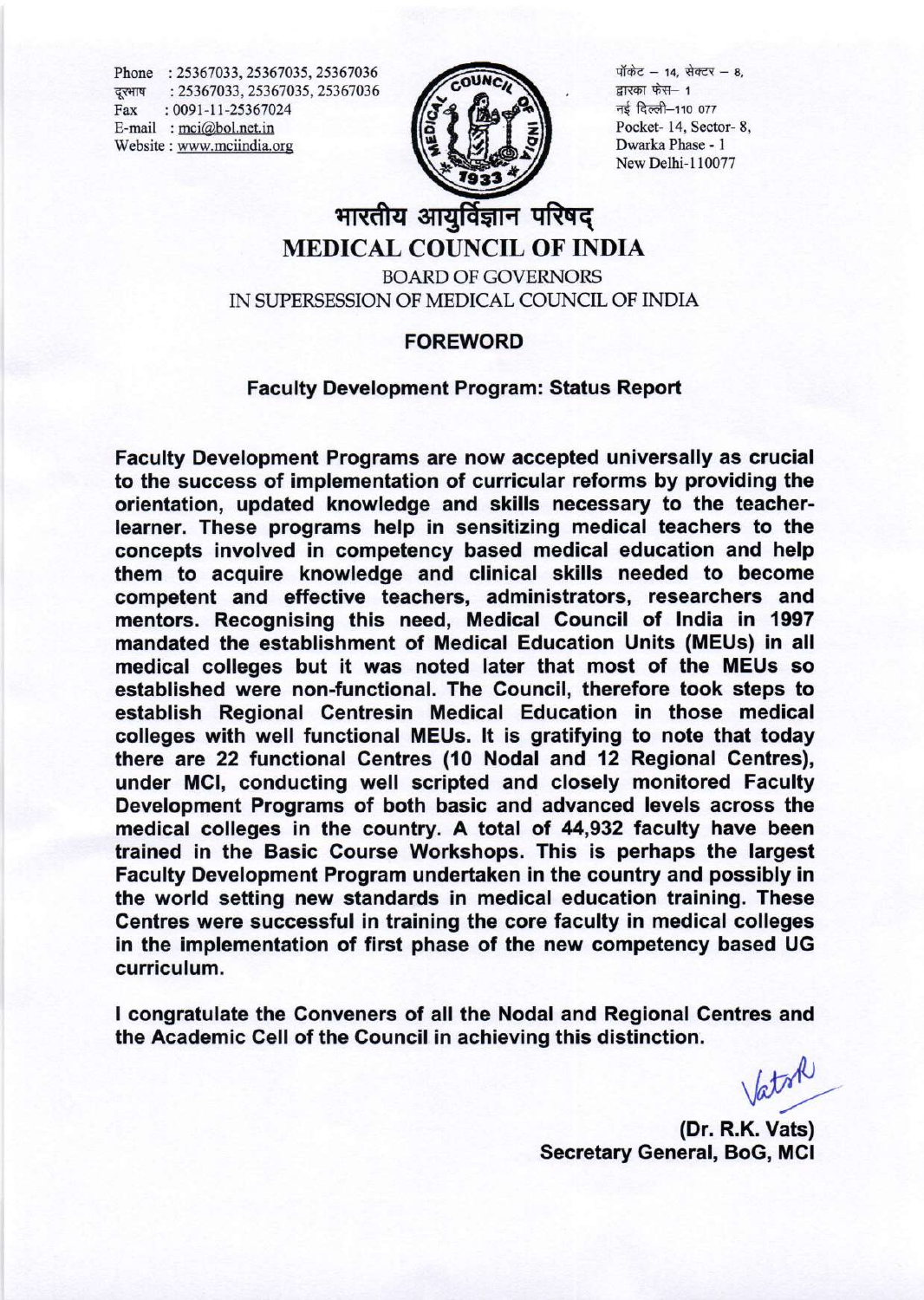# **Contributors:**

# **1. Dr. M. Rajalakshmi**

Chief Consultant, Academic Cell Medical Council of India, Pocket-14, Phase-1, Sector - 8, Dwarka, New Delhi

# **2. Dr. Praveen Singh**

Professor and Head, Departments of Anatomy and Medical Education **Convener, MCI Nodal Centre for Faculty Development** Pramukhswami Medical College, Karamsad, Gujarat

## **3. Dr. P.V. Vijayaraghavan**

Vice Chancellor and Professor of Orthopedics, **Convener, MCI Nodal Centre for Faculty Development**, Sri Ramachandra Medical College and Research Institute, Porur, Chennai

## **4. Dr. P.V. Chalam**

**Convener, MCI Regional Centre for Faculty Development** Gandhi Medical College, Secunderabad, Telengana **Currently,** Principal and Professor, Department of Surgery Bhaskar Medical College, RR Dist., Telangana

## **5. Dr. R. Sajith Kumar**

#### **Convener, MCI Nodal Centre for Faculty Development** Professor and Head, Departments of Infectious Disease and Medical Education Government Medical College, Kottayam, Kerala

## **6. Dr. Tripti Shrivastava**,

#### **Convener, MCI Nodal Centre for Faculty Development,** Professor, Department of Physiology, Jawaharlal Nehru Medical College, Sawangi (Meghe). Wardha, Maharashtra

**7. Dr. Sanjiv Lewin**

#### **Convener, MCI Nodal Centre for Faculty Development,** Professor, Department of Pediatrics St. John's Medical College,

Bangalore

#### **8. Dr. Nirmala Rege Convener, MCI Nodal Centre for Faculty Development**,

Professor & Head, Department of Pharmacology & Therapeutics Seth GS Medical College & KEM Hospital Mumbai

## **9. Dr. Sukhwant Bose**

**Convener, MCI Regional Centre for Faculty Development**, Director Professor of Physiology Sri Aurobindo Institute of Medical Sciences Indore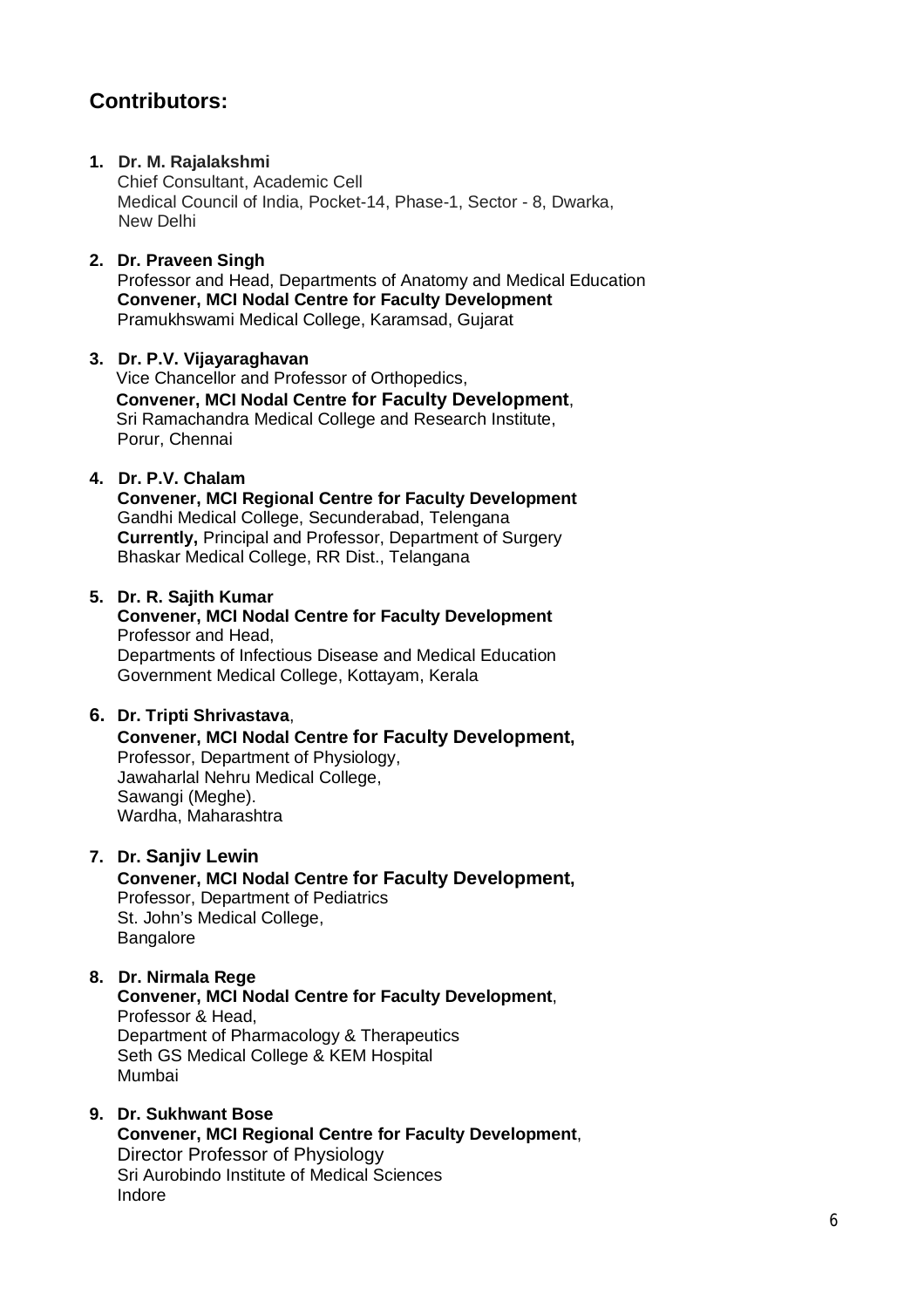#### **10. Dr. Shally Awasthi**

**Convener, MCI Regional Centre for Faculty Development**,

Professor of Pediatrics King George's Medical University Lucknow.

#### **11. Dr. Payal Bansal,**

**Convener, MCI Regional Centre for Faculty Development** Professor of Medical Education, Institute of Medical Education Technology & Teachers' Training, Maharashtra University of Health Sciences (MUHS), Maharashtra

**12. Dr. Latha Ravichandran, Co-Convener, MCI Nodal Centre for Faculty Development**, Professor, Department of Pediatrics Sri Ramachandra Medical College and Research Institute, Porur, Chennai – 600 116

#### **13. Dr. Gagandeep Kwatra,**

 **Co-Convener, MCI Nodal Centre for Faculty Development**, Professor of Pharmacology Christian Medical College, Ludhiana

#### **14. Dr. S. Sitalakshmi Co-Convener, MCI Nodal Centre for Faculty Development**, Professor of Clinical Pathology and Transfusion Medicine St. John's Medical College **Bangalore**

#### **15. Dr. Padmaja Walvekar**, **Co-Convener, MCI Nodal Centre for Faculty Development**, Professor of Community Medicine J N Medical College, Belagavi

## **Acknowledgements**

We are grateful to the successive Board of Governors and Secretary General, Medical Council of India for supporting the Faculty Development Program. We are also grateful to Prof. Kusum Verma and Prof. Ved Prakash Mishra, who chaired the Academic Committee during this reporting period and guided the Academic Cell in the conduct of the Faculty Development Program, from time to time.

The Academic Cell is grateful to the members of the Expert group who provided guidance and continuous intellectual inputs on the changes needed in the Faculty Development program, curricular governance and preparation of modules for implementation of new UG curriculum. Dr. Avinah Supe, Chairman of the Expert Group was a pillar of knowledge and strength guiding all members through various intellectual activities and accompanying difficulties with utmost patience and consideration; we are indeed fortunate to have his advice and guidance through many difficult times. Dr. Krishna Seshadri, Member of the Expert Group has been of immense support to me and to the Academic Cell with his intellectual inputs in all areas particularly curriculum development and curriculum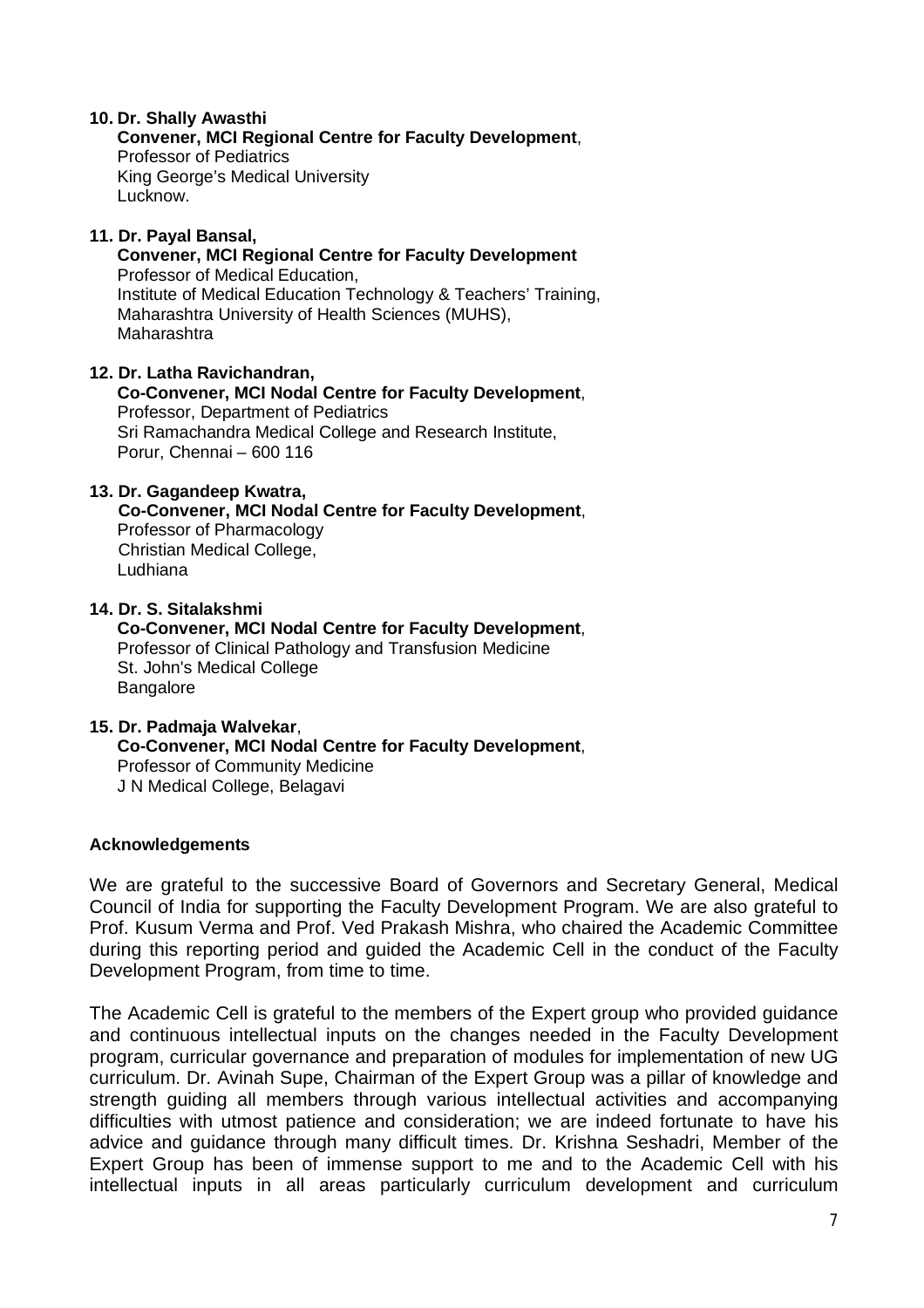governance and preparation of various modules, enriching the deliberations of the Expert Group discussions and challenging the thought processes of all members. Dr. Tejinder Singh with his profound knowledge in medical education was one of the first experts who prepared the basic course workshop program framework for the first Faculty Development Program; the current program owes much to his knowledge and uncompromising attention to detail. Dr. Subir Maulick has been of great support in developing various protocols and improving the quality of the modules. The contributors are thankful to the Conveners/Coconveners of the following Nodal/Regional Centres for their commitment and cooperation in the conduct of FDP, which is responsible for it to have become, perhaps, the largest Faculty Development Program of the country:

- Dr. Varsha Patel, Dr. Kirti Patel & Dr. Aparajitha Shukla, Nodal Centre, Smt. NHL Municipal Medical College, Ahmedabad;
- Dr. Swaran Rekha & Dr. John Stephens, St. John's Medical College, Bangalore;
- Dr. Lillykutty Pothan, Government Medical College, Kottayam;
- Dr. Himanshu Pandya & Dr. Suman Singh, Pramukhswami Medical College, Karamsad;
- Dr. rahmi Vyas, Dr. Dayakani Selvakumar & Dr. Minnie Faith, Christian Medical College, Vellore;
- Dr. Sunita Patil, Dr. Roopa Bellad & Dr. Nayana Hashilkar, JLN Medical College, Belagavi;
- Dr. J.M. Kaul & Dr. Devender Kumar, Maulana Azad Medical College, Delhi;
- Dr. NVN Reddy, Gandhi Medical College, Secunderabad;
- Dr. Ravi Venketacahalam, Dr. KVV Vijayakumar, & Dr. B. Devi Madhavi, Andhra Medical College, Vishakhapatnam;
- Dr. Kaushik Mishra & Dr. Srikanta Panda, SCB Medical College, Cuttack;
- Dr. Apul Goel, KGMU, Lucknow;
- Dr. Deepanjali Lomte, MUHS, Nashik;
- Dr. Asma Rahim, Dr. Geeta Govindraj & Dr. Priya Chandran, Government Medical College, Kozhikode;
- Dr. Vinita Kalra, Dr. Juhi Kalra, & Dr. Deepa Singh, Himalayan Institute of Medical Sciences, Dehradun;
- Dr. Kadambari & Dr. Z. Zayapragassarazan, JIPMER, Puducherry,
- and the current Conveners of the MCI Nodal and Regional Centres who have spent their time, knowledge and intellectual resources in establishing, nurturing and developing their respective Centres and conducting FDP at their institutions and in the colleges allocated to them with great perseverance and devotion even under very difficult circumstances. **The success of the FDPs carried out under MCI umbrella would not have been possible without the inputs of the faculty of the Department of Medical Education in these MCI Centres.**
- The Academic Cell is thankful to Mrs Savita Gulati of the Academic Cell for meticulous documentation of the details of the FDP, and to Mr. Anupam Dhua and Mr. Kamlesh Kumar of the Computer Centre, MCI for systematic recording of FDP activities on the MCI website.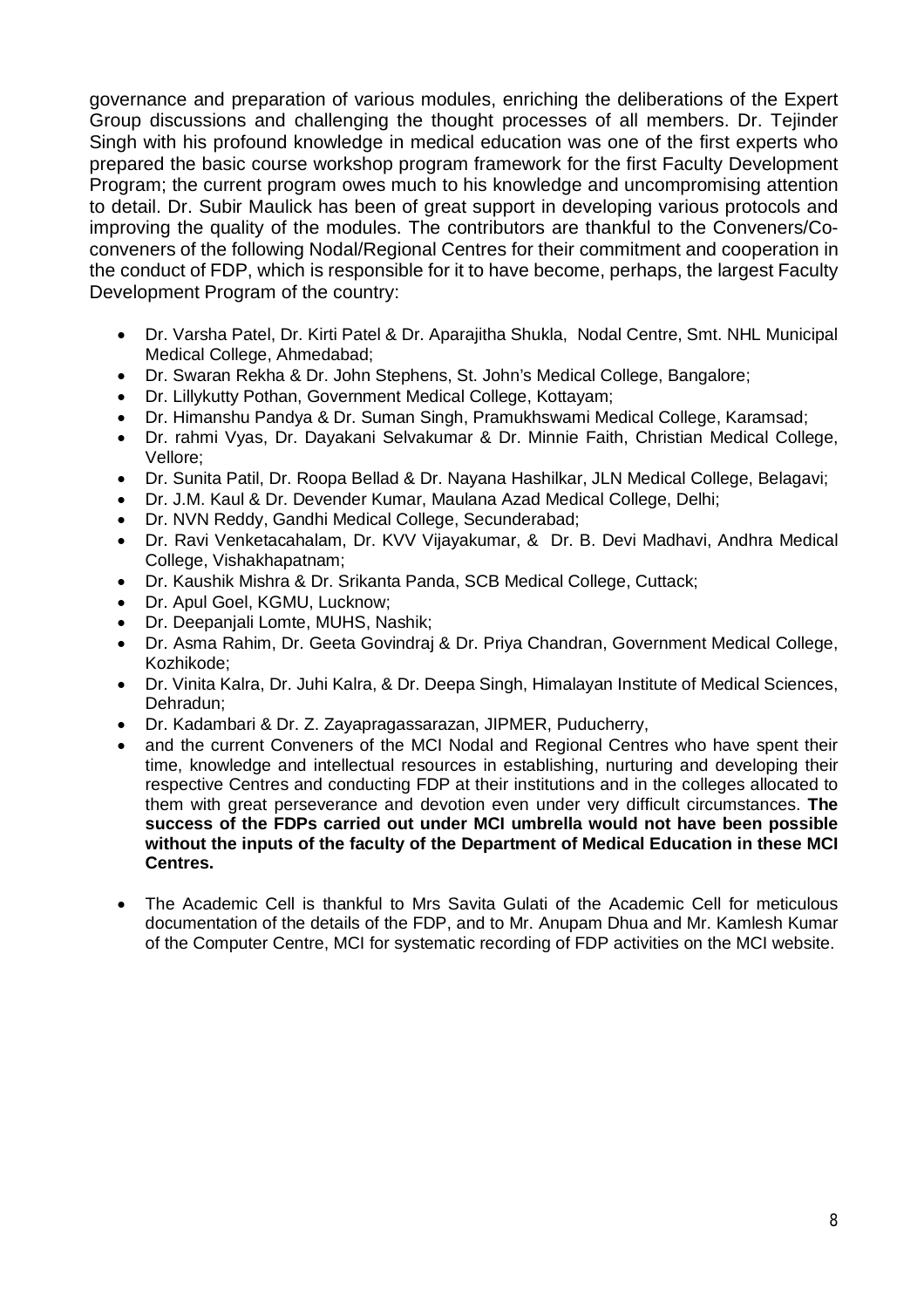# **Abstract**

In the specialty of medical education, Faculty development (FD) is an important component meant for expertise development and academic enrichment. India has the highest number of medical colleges and consequently the highest number of medically qualified faculty. Medical Council of India (MCI) initiated in 2009 the Faculty Development Program (FDP) such as the Basic Course Workshop in Medical Education Technologies in conjunction with Orientation Program for MEU coordinators at the national level. Today, the FDP is being conducted by MCI at 10 Nodal and 12 Regional Centers across the country. Till December 2018, MCI has funded 904 pre-revised Basic Course Workshops, 520 revised Basic Course Workshops and 273 workshops on Attitude, Ethics and Communication module. Totally, 44,932 faculty have been trained in these Workshops. This longitudinal program has already created a network of trained faculty members who are now contributing to medical education in the country in various capacities including implementation of curriculum reforms and online training of medical college teachers in the nuances of the new competency based UG curriculum, as mandated by MCI. This trained pool of faculty will cater to the ever-expanding need for trainers to conduct curriculum design and implementation.

**Key words:** Faculty development, Basic Course Workshop, AETCOM, Advance Course, Nodal Centres, Regional Centres

# **Background**

Medical education program in India is one of the largest in the globe, producing high quality physicians many of whom emigrate to the United States, the United Kingdom, and several other countries in search of better career prospects. Therefore, the quality of medical education in India has a broad global impact<sup>1</sup>. There was a marked increase in the number of medical colleges in India offering undergraduate medical courses in the past 10 years, increasing from 297 colleges in 2009 (146 in the Government sector and 151 in the private sector) to the current total of 542 medical colleges in 2019 (280 in the Government sector and 262 in the private sector)<sup>2</sup>. Due to the consequent increase in medical teachers in the country, quality sustenance and quality enhancement of medical education has become a matter of national and global concern<sup>3,4</sup>. The major issue is to ensure maintenance of quality and standardization of medical education across a large, culturally diverse population,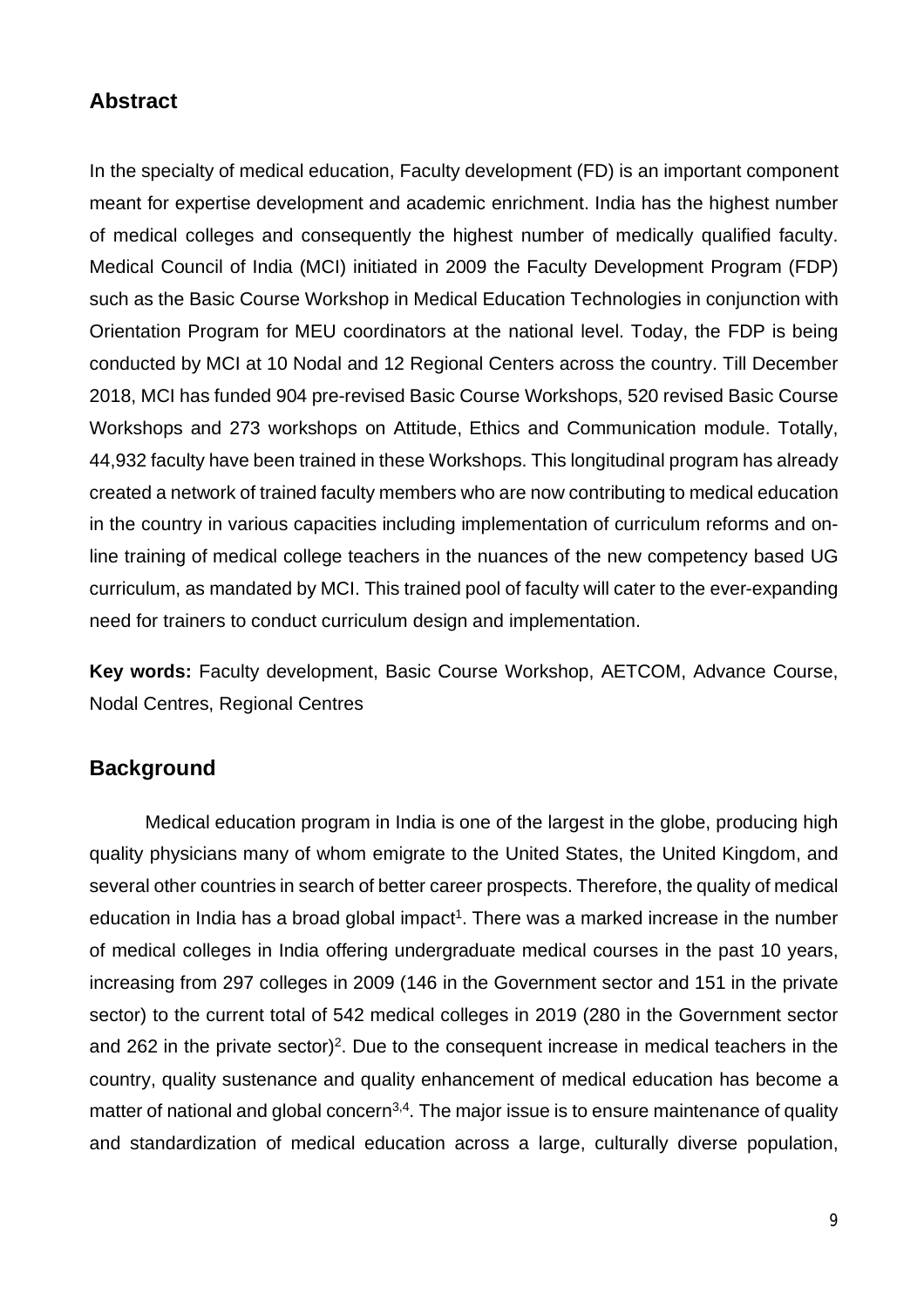separated by geographical boundaries, and compounded by the paucity of formal training of medical teachers in the principles of higher education and technology<sup>5,6</sup>.

Medical Council of India (MCI), the central regulatory body in charge of medical education since 1934, has set Minimum Standard Requirements in terms of infrastructure, equipment and manpower as prerequisite for medical Institutes to be allowed to start undergraduate and postgraduate medical courses. Recognising the need for better equipping the medical teachers with core competencies in clinical training, laboratory methodologies, interpretation skills, assessment strategies and communication abilities, MCI, notified the Regulations on Graduate Medical Education (1997) which mandated the establishment of Medical Education Units (MEUs) or departments in all medical colleges to impart teaching skills and facilitate transition towards use of modern education technologies<sup>7</sup>. But, the MEUs established by many medical colleges were non-functional and prompted MCI to initiate urgent remedial measures like introduction of Faculty Development Programs.

Faculty development in medical education involves activities "designed to improve an individual's knowledge and skills in areas considered essential to the performance of a faculty member as a medical teacher"<sup>4</sup>. Realising the dire need for a systematic approach to faculty development in consonance with the desired attributes of an Indian Medical Graduate, MCI initiated a National Faculty Development Program in 2009 covering all medical colleges in India which are under the ambit of MCI. Strategic planning for this was done by the Academic Cell of MCI and experts in medical education. This was administered through the Academic Cell of MCI with the mandate to ensure a uniform quality of faculty training and resultant quality teaching in medical colleges across the country by adequately trained faculty. This unique Faculty Development Program (FDP) in medical education, with the goal of capacity building, undertaken for the first time by a regulatory body started in 2009 by launching Regional Centres (RCs) in Medical Education Technologies, coinciding with the Platinum Jubilee celebrations of MCI. The Executive Committee of MCI in the meeting held on March 9, 2009 decided that the Regional Centres identified by MCI would implement the Faculty Development Program by conducting the first workshop from 1-3 July, 2009. Accordingly, five institutions viz., Christian Medical College, Ludhiana, Jawaharlal Nehru Medical College, Wardha, Smt. NHL Municipal Medical College, Ahmedabad, Sri Ramachandra Medical College & Research Institute, Chennai and St. John's Medical College, Bangalore launched Regional Centres in their respective institutions (Table 1) by starting the first Basic Course Workshop in Medical Education Technologies (BCW) on July

10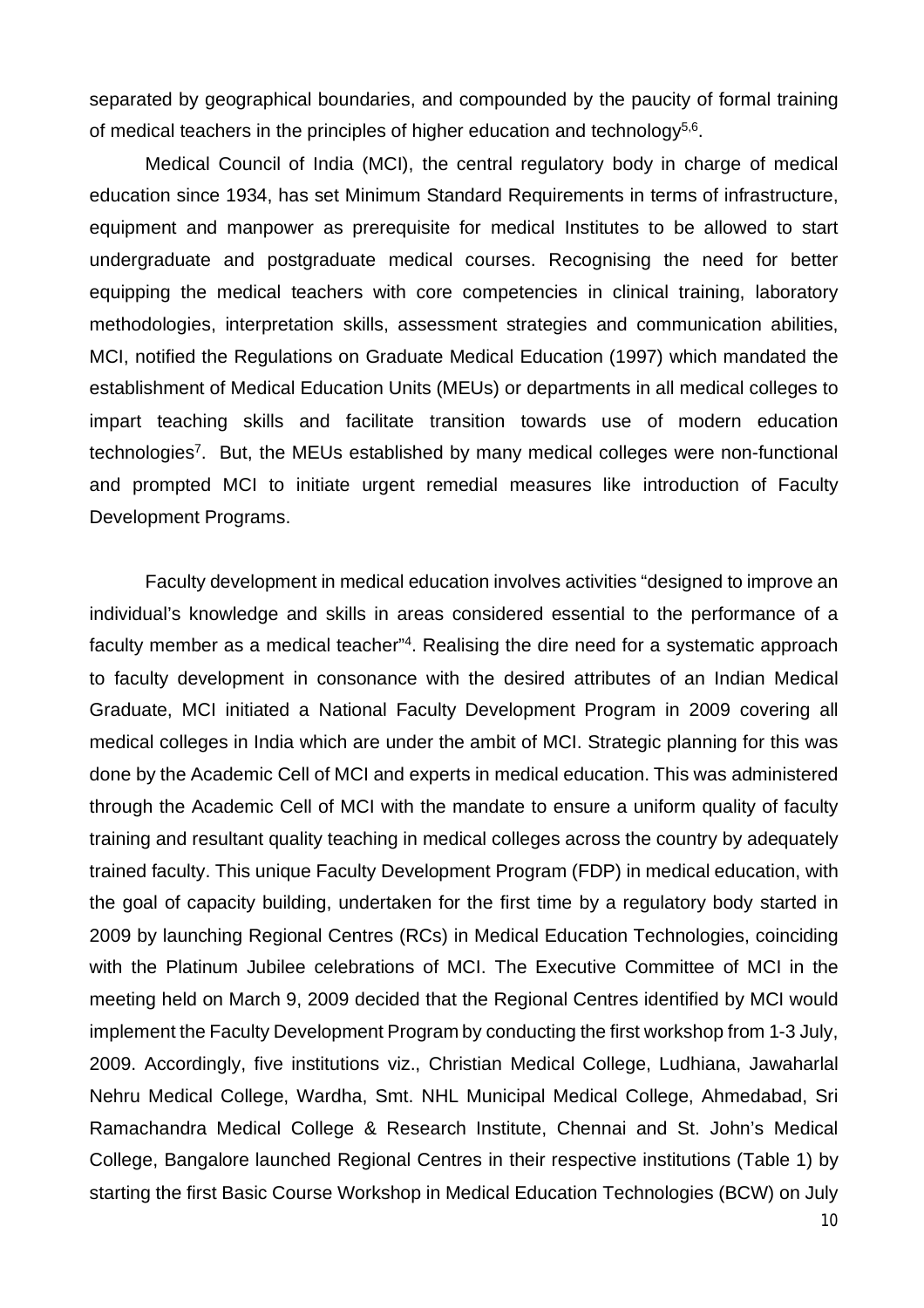1, 2009. The program for the course was prepared by a group of experts; quality of training imparted was monitored by (a) deputing a Resource faculty from the Regional Centre as observer to all MET training programs run by medical colleges, and (b) feedback from the Observer was channeled back to the college for taking appropriate corrective measures. Later, Regional Centres in MET were launched at Seth GS Medical College & KEM hospital, Mumbai on September 8, 2009 and at Maulana Azad Medical College, New Delhi on November 3, 2009. Additional Regional Centres in MET to reach a maximum of 20 Regional Centres by 2018 were identified gradually, after rigorous monitoring of Faculty Development Programs conducted by various medical institutions. The aim of this program was to sensitize, equip and empower medical teachers in discharging their teaching responsibilities in a cogent manner and to prepare institutions and faculty members execute various significant roles and responsibilities entrusted to them towards improving medical education.

In 2014, the Academic Council and Executive Committee of MCI made an important recommendation with significant future implications to the Faculty Development Program, that "training in Basic Course Workshop in MET would be compulsory for faculty of all the medical colleges at all levels including Professors and teacher administrators". Recently this decision has been notified by MCI and gave a much required encouragement and thrust to the FDP. Simultaneously in January 2014, nine of the 20 Regional Centres were upgraded as Nodal Centres in Medical Education with the mandate to start the Advance Course in Medical Education (Table 1) in addition to the Basic Course in MET. One more Regional Centre at Jawaharlal Nehru Medical College, Belagavi was upgraded later as a Nodal Centre in medical education. The program of BCW was revised by the Expert Group to make it more contemporary and was named revised Basic Course Workshop.

## **Table 1: List of MCI Regional/Nodal Centres in India and date of launching**

| <b>S. No.</b>  | <b>Regional Centre</b>                                | Date of launching |
|----------------|-------------------------------------------------------|-------------------|
| 1 <sub>1</sub> | Christian Medical College, Ludhiana*                  | July 1, 2009      |
| 2.             | Jawaharlal Nehru Medical College, Wardha*             | July 1, 2009      |
| 3.             | Smt. NHL Municipal Medical College, Ahmedabad*        | July 1, 2009      |
| 4.             | Sri Ramachandra Medical College & Research Institute, |                   |
|                | Chennai*                                              | July 1, 2009      |
| 5.             | St. John's Medical college, Bangalore*                | July 1, 2009      |
| 6.             | Seth GS medical College & KEM hospital, Mumbai*       | September 8, 2009 |
| 7.             | Maulana Azad Medical College, New Delhi               | November 3, 2009  |
| 8.             | Gandhi Medical College, Secunderabad, Telengana       | May 19, 2010      |
| 9.             | Government Medical College, Kottayam*                 | September 6, 2010 |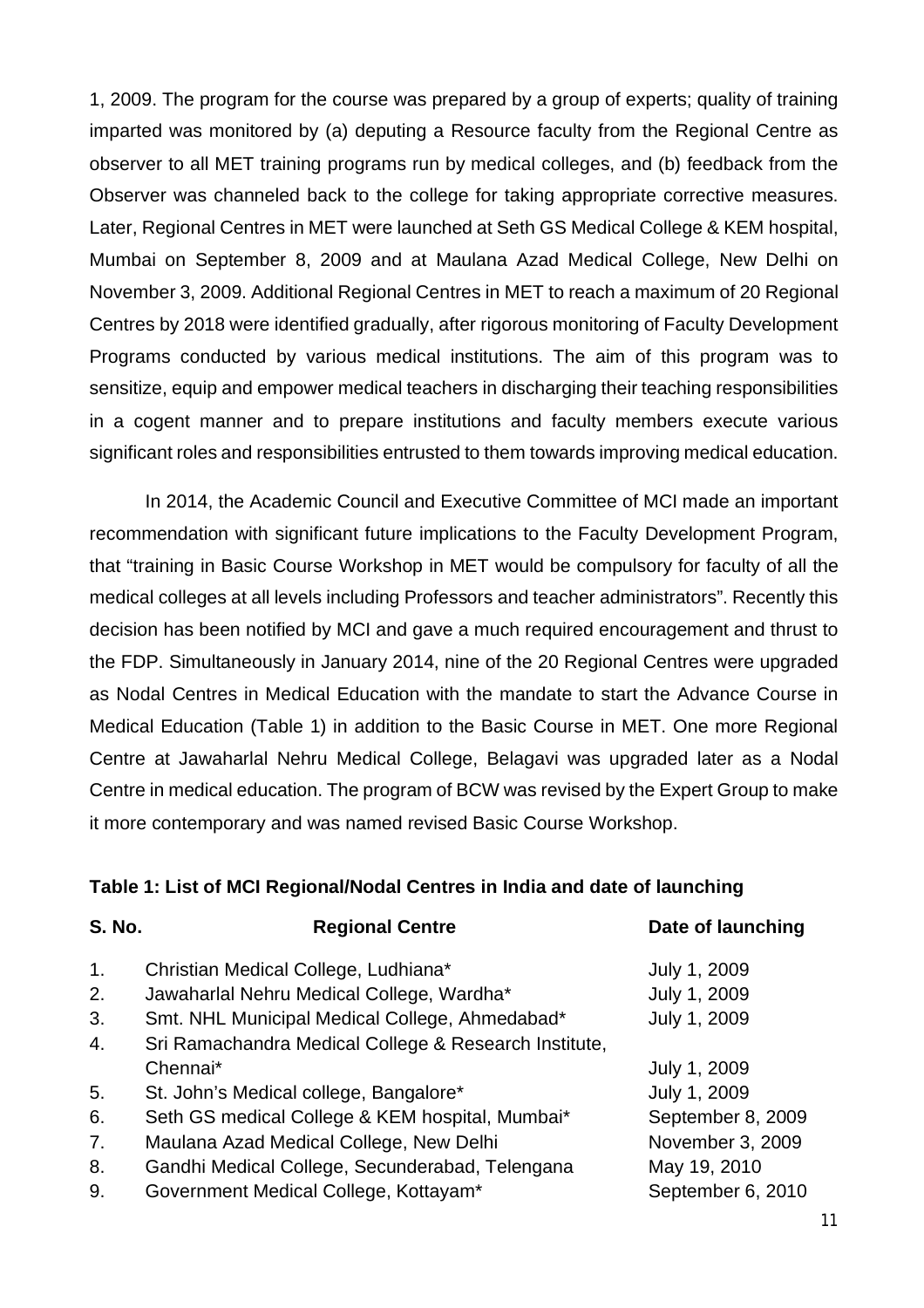10. SCB Medical College, Cuttack November 26, 2010 11. Pramukhswami Medical College, Karamsad\* December 10, 2010 12. Christian Medical College, Vellore\* February 15, 2011 13. Maharashtra University of Health Sciences, Nashik March 23, 2011 14. Jawaharlal Nehru Medical College, Belagavi\* May 14, 2011 15. Sri Aurobindo Institute of Medical Sciences, Indore May 26, 2011 16. Government Medical College, Kozhikode September 1, 2011 17. King George's Medical University, Lucknow **April 2, 2012** 18. Andhra Medical College, Visakhapatnam February 6, 2013 19. Himalayan Institute of Medical Sciences, Dehradun August 2, 2014 20. JIPMER, Puducherry **July 6, 2015** 

**\*** updated as Nodal Centre in Medical Education in 2014

# **Details of the Faculty Development Program (FDP) of MCI:**

The details of FDP conducted by MCI are given below:

# **1. Basic course workshop (BCW) in Medical Education Technologies (2009-2014)**:

The Basic Course Workshop in Medical Education Technologies was started in the year 2009 and continued until 2014. It was envisaged then that all faculty members in medical colleges should undergo training in this Course during early part of his/her career, preferably during the joining year. The course was of three days duration and covered all three curricular components viz. educational objectives, teaching-learning methods and assessment. A key component of the course design was the insights into principles of adult learning and their role in shifting the teaching-learning process from teacher-centred to being student-centred. Emphasis was given to interactive teaching as well as promotion of self-directed learning as detailed in various sessions and their objectives (Table 2). Additionally, leadership skills were introduced through sessions on systems approach, group dynamics and educational networking. The concepts of competency based education with special reference to the Indian Medical Graduate brought a unique national perspective to the Faculty Development Program. Sessions on giving feedback on written and performance assessment were introduced to enhance the quality of formative assessments. Experts who developed the curriculum wrote faculty guides and specific modules (available on MCI website) and identified resources that the Regional and Nodal Centres could refer to for preparing the sessions. This played a critical role in ensuring uniformity and quality across all the RC's and NC's across the country. Training was imparted at MCI to the RC and NC faculty for the implementation of the competency based UG curriculum. When courses were conducted in medical colleges, an Observer from the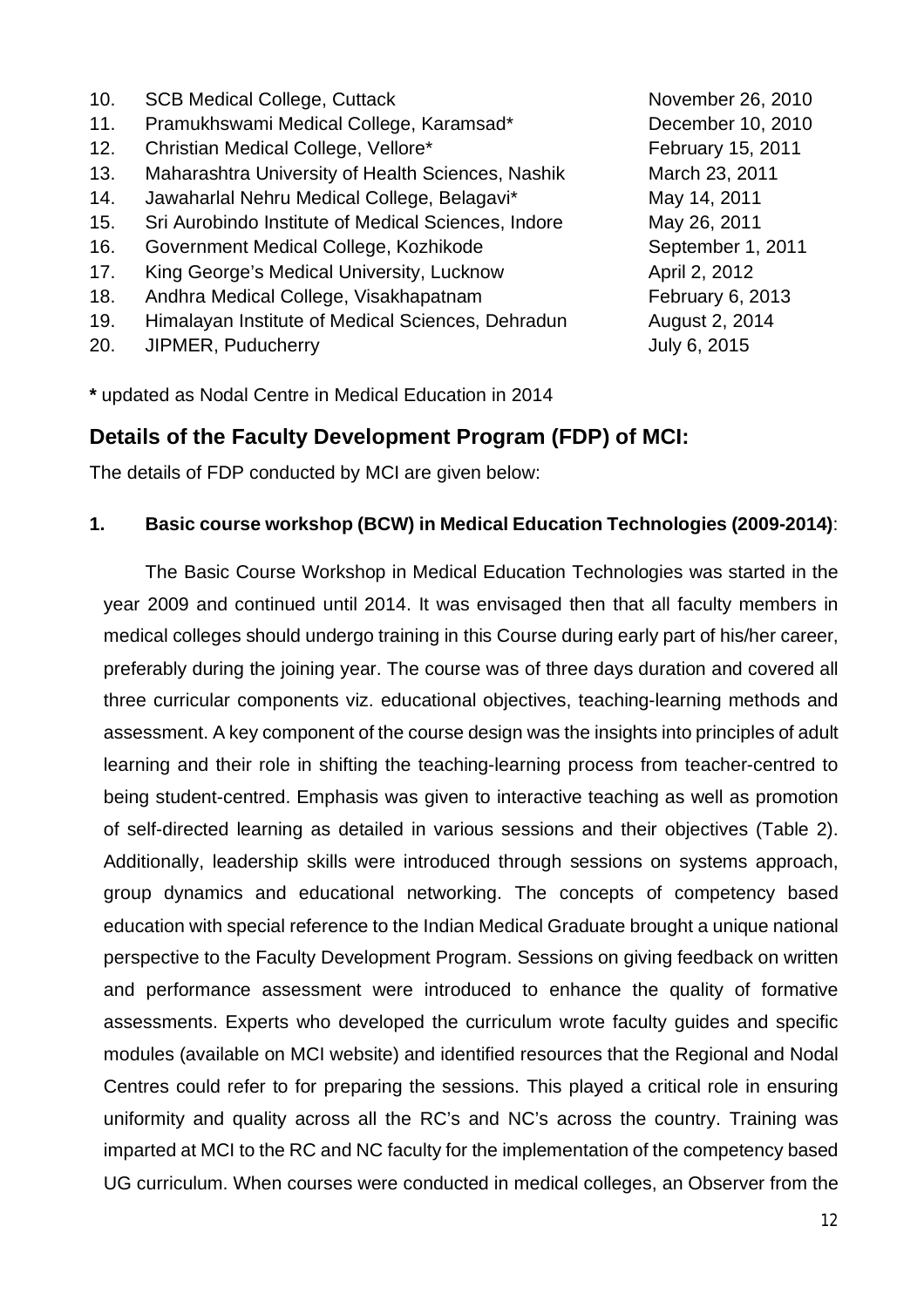respective Nodal/Regional Centre monitored the conduct of the program. The Council also provided financial support to the MCI Centres to conduct various FDPs like Basic Course workshops (pre-revised & revised), AETCOM program and Advance Course in Medical Education. The uniqueness of the MCI FDP program lies in the fact that a regulator of medical education of a country took up the important task of capacity building of faculty with rigorous implementation of the quality control of the programs. We could not find any reference where a regulator is involved in capacity building in the field of Medical education.

# **Table 2. Program of the revised Basic Course Workshop**

# **Sessions and Objectives**

- Concept of group dynamics and team based functioning
- System's approach, Principles of adult learning, Learning process
- Competency based medical education: Indian Medical Graduate Goals, roles
- Learning domains and progression of learning
- Interactive and Innovative teaching methods including Large Group (Demo), Small Group (with demo) and appropriate use of media
- Writing a lesson plan appropriate to the objectives and teaching learning methods
- Effective clinical and practical skill teaching
- Relationship between objectives, learning and assessment; utility of assessment
- Writing the correct essay question, short answer question and MCQ
- Internal assessment and Formative assessment
- Feedback: giving feedback to students
- Improving self-directed learning (SDL) through technology
- Discussion on Attitude, Ethics and Communication (AETCOM Module): Reflections and Narratives
- Educational networking creating a network of educators

# **Results of BCW training (no. of faculty trained & workshops conducted):**

**From 2009-2014, 23,591 teachers were trained in 904 pre-revised Basic Course Workshops by the 20 Regional Centres and medical colleges** (Table 3); of this, 9,235 teachers were trained by Regional Centres in 342 pre-revised Basic Course workshops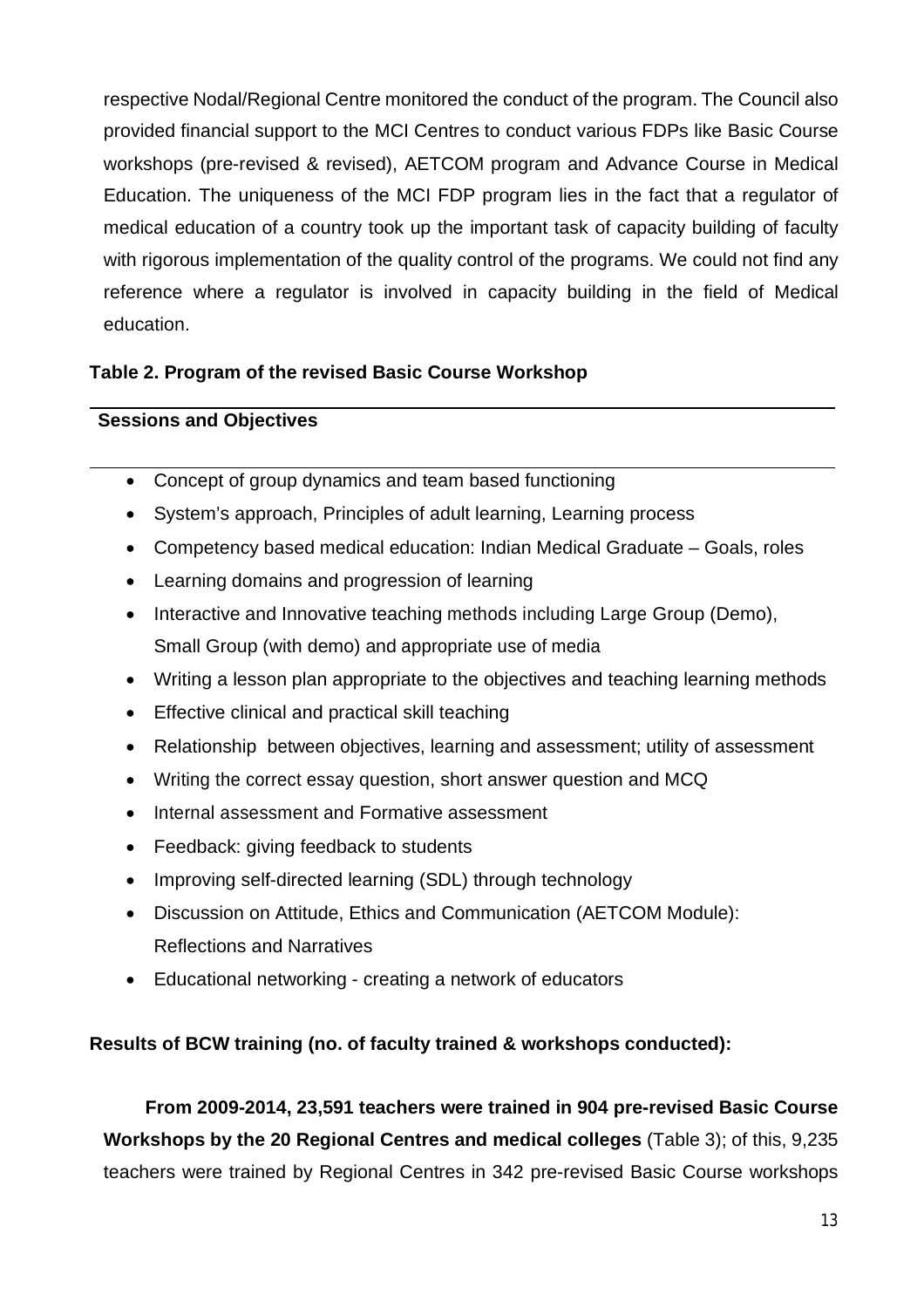while medical colleges trained 14,356 teachers in 562 workshops under supervision of observer from Regional Centres (Table 3).

| Sr. No. |                                                                                    | <b>Number of teachers</b><br>trained in BCWs<br>conducted at RCs |                        | <b>Number of teachers trained</b><br>in BCWs conducted at<br>medical colleges |                        |
|---------|------------------------------------------------------------------------------------|------------------------------------------------------------------|------------------------|-------------------------------------------------------------------------------|------------------------|
|         | <b>Name of the Nodal/Regional Centre</b>                                           | <b>Teachers</b><br>trained                                       | Workshops<br>conducted | <b>Teachers</b><br>trained                                                    | Workshops<br>conducted |
| 1.      | <b>Christian Medical College, Ludhiana</b>                                         | 515                                                              | 15                     | 755                                                                           | 28                     |
| 2.      | Jawaharlal Nehru Medical College, Wardha                                           | 455                                                              | 17                     | 1009                                                                          | 38                     |
| 3.      | <b>Smt. NHL Municipal Medical College,</b><br><b>Ahmedabad</b>                     | 678                                                              | 23                     | 940                                                                           | 35                     |
| 4.      | <b>Sri Ramachandra Medical College &amp; Research</b><br><b>Institute, Chennai</b> | 743                                                              | 29                     | 1603                                                                          | 70                     |
| 5.      | <b>St. John's Medical College, Bangalore</b>                                       | 526                                                              | 19                     | 1,137                                                                         | 42                     |
| 6.      | <b>Maulana Azad Medical College, New Delhi</b>                                     | 458                                                              | 19                     | 380                                                                           | 16                     |
| 7.      | Seth GS Medical College & KEM Hospital,<br><b>Mumbai</b>                           | 632                                                              | 20                     | 683                                                                           | 25                     |
| 8.      | Gandhi Medical College, Secunderabad                                               | 550                                                              | 20                     | 388                                                                           | 14                     |
| 9.      | <b>Government Medical College, Kottayam</b>                                        | 564                                                              | 21                     | 734                                                                           | 28                     |
| 10.     | <b>SCB Medical College, Cuttack</b>                                                | 389                                                              | 15                     | 410                                                                           | 15                     |
| 11.     | Pramukhswami Medical College, Karamsad                                             | 540                                                              | 23                     | 1,920                                                                         | 76                     |
| 12.     | <b>Christian Medical College, Vellore</b>                                          | 597                                                              | 22                     | 746                                                                           | 30                     |
| 13.     | <b>Maharashtra University of Health Sciences,</b><br><b>Nashik</b>                 | 414                                                              | 19                     | 1,068                                                                         | 38                     |
| 14.     | Jawarharlal Nehru Medical College, Belagavi                                        | 486                                                              | 16                     | 645                                                                           | 22                     |
| 15.     | Sri Aurobindo Institute of Medical Sciences,<br><b>Indore</b>                      | 507                                                              | 20                     | 531                                                                           | 24                     |
| 16.     | <b>Government Medical College, Calicut</b>                                         | 366                                                              | 15                     | 421                                                                           | 18                     |
| 17.     | <b>King George's Medical University, Lucknow</b>                                   | 373                                                              | 12                     | 555                                                                           | 25                     |
| 18.     | Andhra Medical College, Visahkapatnam                                              | 286                                                              | <b>10</b>              | 351                                                                           | 14                     |
| 19.     | Himalayan Institute of Medical Sciences,<br><b>Dehradun</b>                        | 126                                                              | 06                     | 80                                                                            | 04                     |
| 20.     | <b>JIPMER, Puducherry</b>                                                          | 30                                                               | 01                     | $\blacksquare$                                                                | ٠                      |
|         | No. of pre-revised BCW workshops<br>conducted & teachers trained                   | 9,235                                                            | 342                    | 14,356                                                                        | 562                    |

# **Table 3: Details of teachers trained by Regional Centres and medical colleges in prerevised Basic Course Workshop (BCW)**

**Total number of teachers trained: 9,235 + 14,356 = 23,591** Total No. of workshops conducted:  $342 + 562 = 904$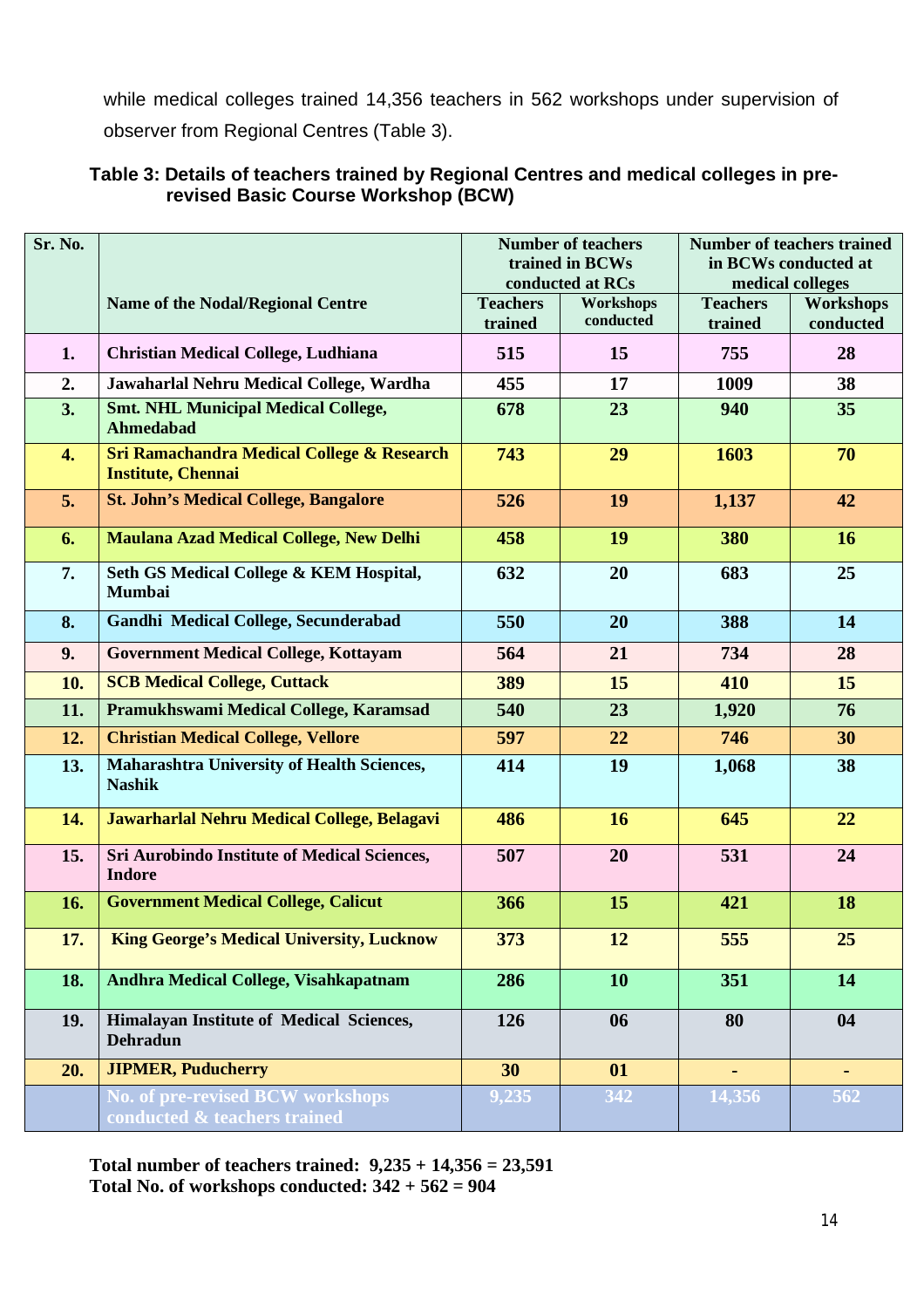## **2. Revised Basic course workshop (rBCW) in Medical Education Technologies**

After the Basic Course Workshop in MET in its initial format was operational up to 2014, and based on the experience gained at Regional/Nodal Centers and feedback from faculty as well as participants, the Expert Group meeting in December 2014 revised the course contents to make it more contemporary and to be in tune with the broader objectives of the proposed revised Regulations on Graduate Medical Education, 2019 part II and the competency based UG curriculum under preparation. The program of the **revised Basic Course Workshop** was meant to provide basic knowledge, skills, attitude and communication skills to faculty in medical colleges which they can apply in day to day practice in different areas of teaching and assessment (classroom, laboratory, clinical, field work).

## **Results of revised BCW training (no. of faculty trained & workshops conducted):**

Until December 2018, Nodal & Regional Centres together had trained 6,170 faculty in the revised Basic Course Workshop, by organizing 222 revised Basic Course workshops at the Nodal and Regional Centres (Table 4). Once the MEU faculty of the medical colleges were trained at these centres, colleges were allowed to conduct training in revised Basic Course Workshop (rBCW) to their faculty under supervision of observer from Regional/Nodal Centres. Until December 2018, 7,819 medical college faculty have been trained in 298 revised Basic Course workshops in the colleges (Table 4). **Thus, total of 13,989 faculty have been trained in 520 revised Basic Course workshops until December, 2018.**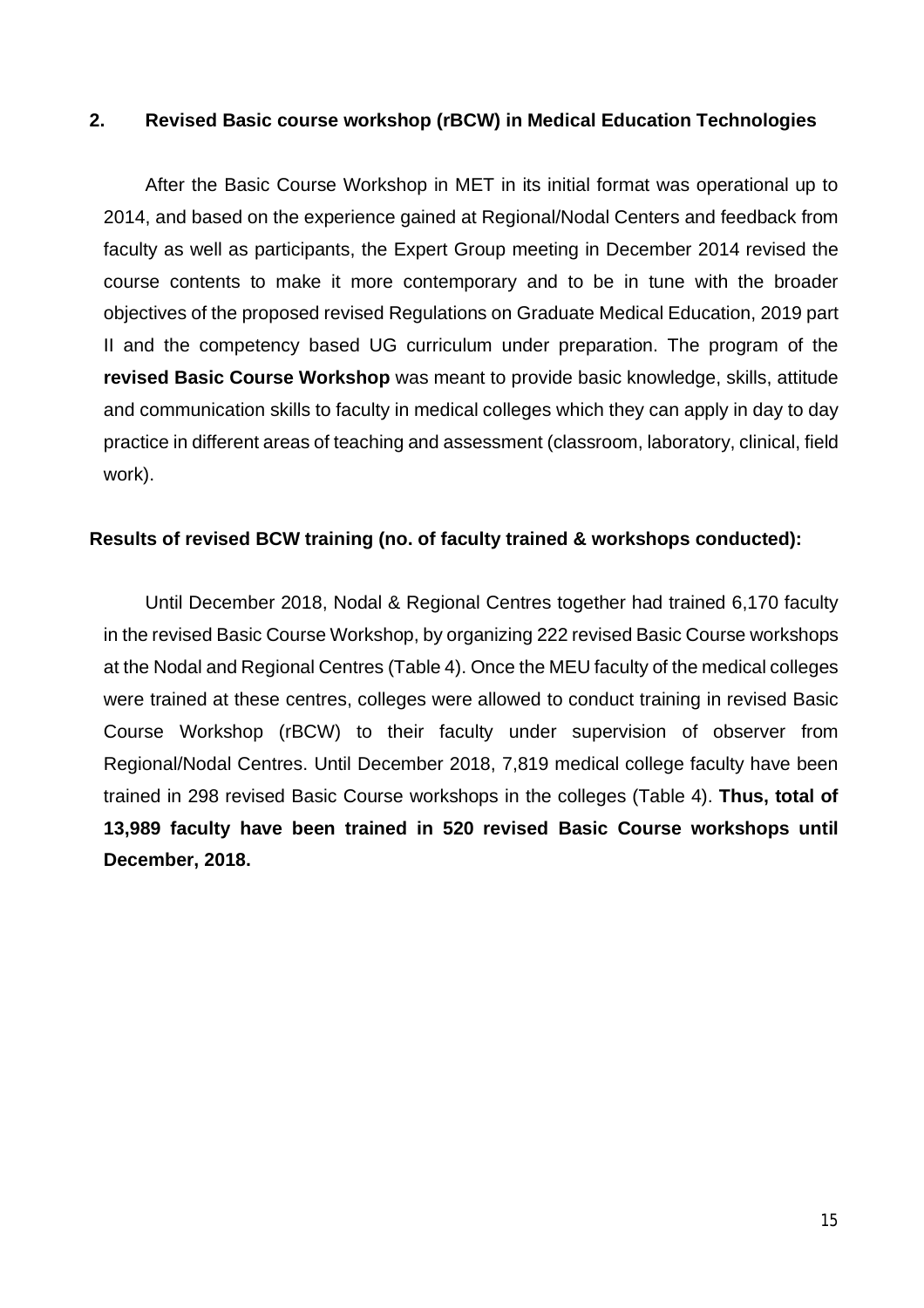# **Table 4: Details of teachers trained by Nodal & Regional Centres and medical colleges in revised Basic Course Workshop (rBCW) (from January 2015 to December 2018)**

| Sr. |                                                                                    |                      | Details of training in | <b>Revised Basic Course</b> |                  |
|-----|------------------------------------------------------------------------------------|----------------------|------------------------|-----------------------------|------------------|
| No. |                                                                                    | rBCW at NCs &        |                        | Workshops in medical        |                  |
|     | <b>Name of the Nodal/Regional Centre</b>                                           | <b>RCs</b><br>No. of | No. of                 | colleges<br>No. of          | No. of           |
|     |                                                                                    | teachers             | rBCW                   | teachers                    | <b>Workshops</b> |
|     |                                                                                    | trained              | done                   | trained                     | held             |
|     |                                                                                    | in rBCW              |                        |                             |                  |
| 1.  | <b>Christian Medical College, Ludhiana</b>                                         | 206                  | $\overline{7}$         | 226                         | 08               |
| 2.  | Jawaharlal Nehru Medical College, Wardha                                           | 188                  | 7                      | 421                         | 16               |
| 3.  | <b>Smt. NHL Municipal Medical College,</b><br><b>Ahmedabad</b>                     | 240                  | 9                      | 447                         | 18               |
| 4.  | <b>Sri Ramachandra Medical College &amp; Research</b><br><b>Institute, Chennai</b> | 312                  | 11                     | 578                         | 21               |
| 5.  | <b>St. John's Medical College, Bangalore</b>                                       | 339                  | 12                     | 634                         | 24               |
| 6.  | <b>Maulana Azad Medical College, New Delhi</b>                                     | 508                  | 18                     | 358                         | 14               |
| 7.  | Seth GS Medical College & KEM Hospital,<br><b>Mumbai</b>                           | 321                  | 11                     | 680                         | 24               |
| 8.  | Gandhi Medical College, Secunderabad                                               | 405                  | 14                     | 323                         | 11               |
| 9.  | <b>Government Medical College, Kottayam</b>                                        | 335                  | 11                     | 544                         | 23               |
| 10. | <b>SCB Medical College, Cuttack</b>                                                | 394                  | 14                     | 215                         | 08               |
| 11. | Pramukhswami Medical College, Karamsad                                             | 231                  | 9                      | 510                         | 21               |
| 12. | <b>Christian Medical College, Vellore</b>                                          | 323                  | 11                     | 375                         | 14               |
| 13. | Maharashtra University of Health Sciences,<br><b>Nashik</b>                        | 222                  | 8                      | 366                         | 13               |
| 14. | Jawarharlal Nehru Medical College, Belagavi                                        | 307                  | 11                     | 312                         | 11               |
|     | 15. Sri Aurobindo Institute of Medical Sciences,<br><b>Indore</b>                  | 263                  | 11                     | 136                         | 06               |
| 16. | <b>Government Medical College, Calicut</b>                                         | 349                  | 12                     | 254                         | 09               |
| 17. | <b>King George's Medical University, Lucknow</b>                                   | 445                  | 16                     | 686                         | 29               |
| 18. | Andhra Medical College, Visahkapatnam                                              | 228                  | 8                      | 286                         | 10               |
| 19. | <b>Himalayan Institute of Medical Sciences,</b><br><b>Dehradun</b>                 | 335                  | 14                     | <b>110</b>                  | 05               |
| 20. | <b>JIPMER, Puducherry</b>                                                          | 219                  | 8                      | 358                         | 13               |
|     | No. of teachers trained                                                            | 6170                 | 222                    | 7819                        | 298              |

**Number of teachers trained in rBCW in RCs & NCs & colleges: 6,170 + 7819 = 13,989 Total No. of workshops conducted: 222 + 298 = 520**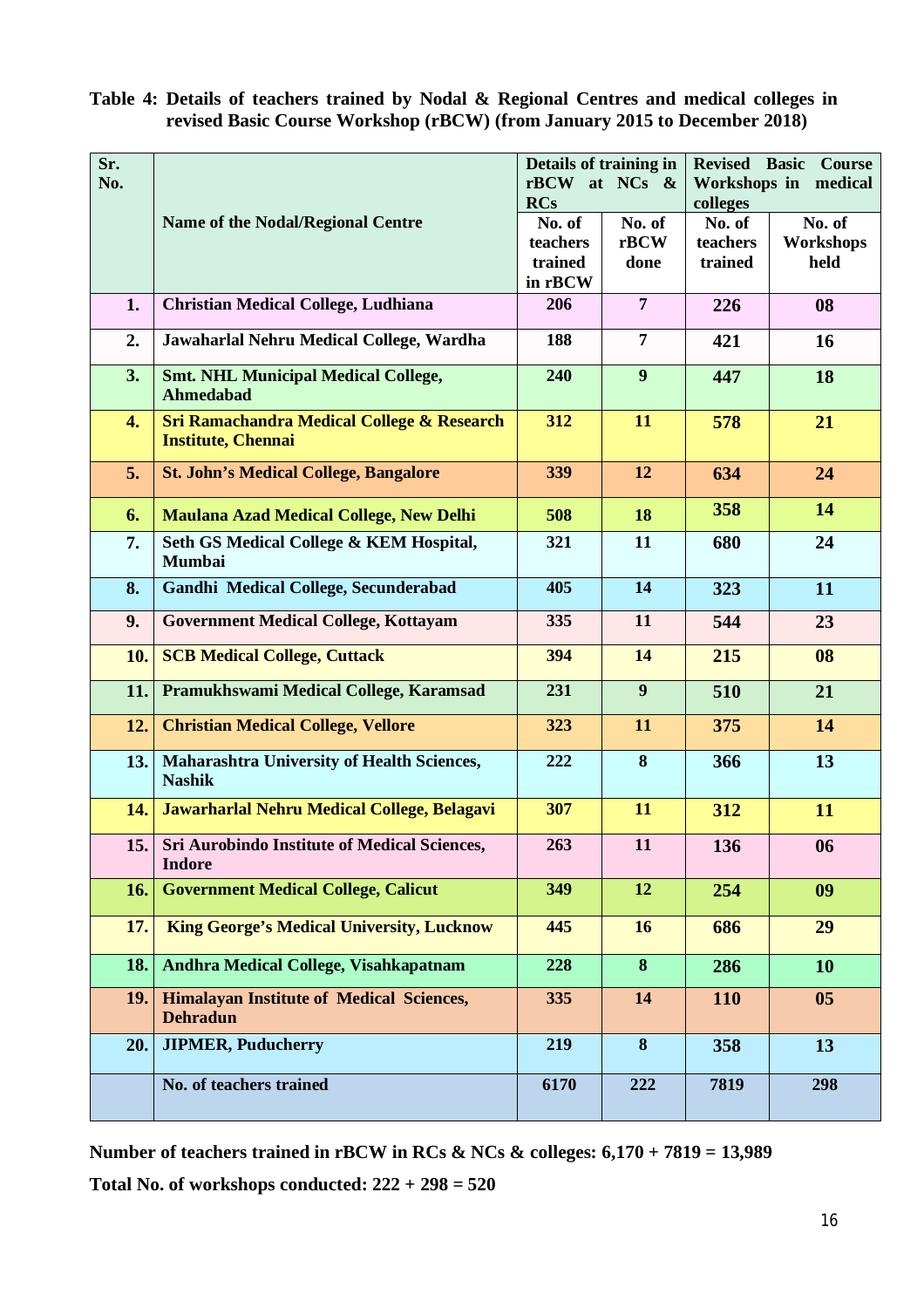### **3. Training in Attitude, Ethics Communication (AETCOM) module**

The Medical Council of India introduced a one-day training course in Attitude, Ethics and Communication (AETCOM) competencies from July, 2015<sup>8</sup>. The module was published by MCI in 2018.

The AETCOM module endeavors to strike a balance between the five identified roles of an 'Indian Medical Graduate (IMG)' viz; Clinician, Leader and Member of health care team, Communicator, Life-long learner and Professional, right from the first professional year of training. This module is based on the premise that changing a person's attitude can change his/her behavior. This module consists of various competency-based case scenarios to be conducted in small groups in class rooms. The proposed teaching-learning and assessment methods for implementation of this module across the three professional years are also given. It was envisaged that the successful implementation of the AETCOM module will be the forerunner of the transition to competency based undergraduate medical education program proposed by Medical Council of India.

In 2015, teaching of the AETCOM module was mandatorily introduced in the FDP after conduct of each 3-day revised Basic Course Workshop, with competency based instruction as a component, initially at the Regional and Nodal Centres and since 2018, in all Faculty Development Programs held in colleges, Regional and Nodal Centres.

#### **Results of AETCOM training (no. of faculty trained & workshops conducted):**

Until December 2018, Nodal & Regional Centres together have trained 6020 faculty in AETCOM module in 224 workshops at the Regional and Nodal Centres (Table 5). In medical colleges, 1332 teachers were trained in 49 AETCOM workshops conducted under observership from Centres (Table 5). **Thus, total of 7,352 faculty have been trained in 273 AETCOM workshops until December, 2018.**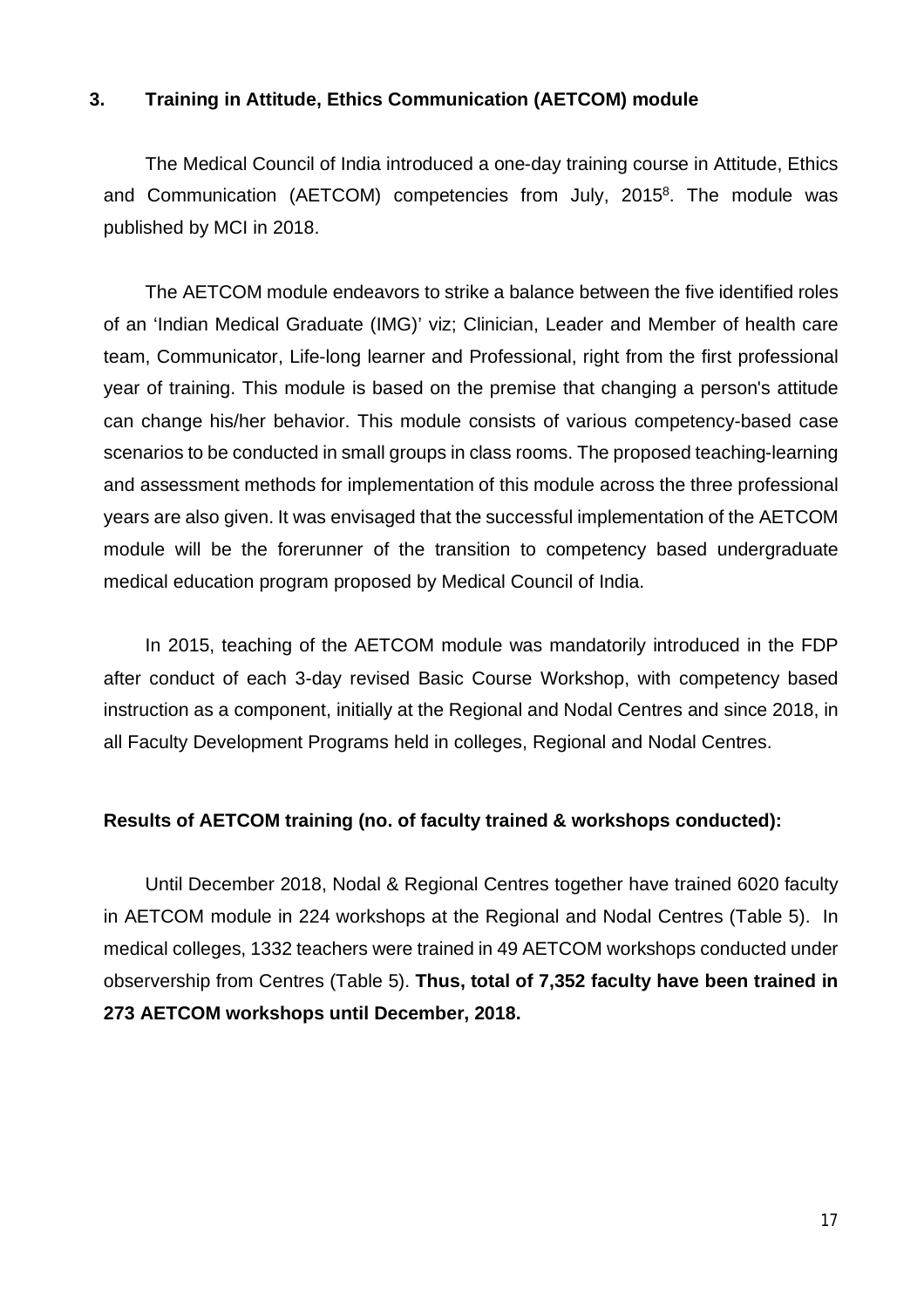# **Table 5: Details of teachers trained by Nodal & Regional Centres and medical colleges in AETCOM module (from January 2015 to December 2018)**

| Sr.<br>No. |                                                                                    | Details of training in<br><b>AETCOM</b> at NCs &<br><b>RCs</b> |                                              | <b>AETCOM Workshops</b><br>in medical colleges |                             |
|------------|------------------------------------------------------------------------------------|----------------------------------------------------------------|----------------------------------------------|------------------------------------------------|-----------------------------|
|            |                                                                                    |                                                                |                                              |                                                |                             |
|            | <b>Name of the Nodal/Regional Centre</b>                                           | No. of<br>teachers<br>trained                                  | No. of<br><b>AETCOM</b><br>Workshops<br>done | No. of<br>teachers<br>trained                  | No. of<br>Workshops<br>held |
| 1.         | <b>Christian Medical College, Ludhiana</b>                                         | 242                                                            | 9                                            | 111                                            | 04                          |
| 2.         | Jawaharlal Nehru Medical College, Wardha                                           | 238                                                            | 9                                            | 59                                             | 02                          |
| 3.         | <b>Smt. NHL Municipal Medical College,</b><br>Ahmedabad                            | 220                                                            | 8                                            | 75                                             | 03                          |
| 4.         | <b>Sri Ramachandra Medical College &amp;</b><br><b>Research Institute, Chennai</b> | 251                                                            | 10                                           | 50                                             | 02                          |
| 5.         | <b>St. John's Medical College, Bangalore</b>                                       | 378                                                            | 14                                           | nil                                            | nil                         |
| 6.         | <b>Maulana Azad Medical College, New Delhi</b>                                     | 315                                                            | 11                                           | 30                                             | 01                          |
| 7.         | Seth GS Medical College & KEM Hospital,<br><b>Mumbai</b>                           | 341                                                            | 12                                           | 291                                            | 10                          |
| 8.         | Gandhi Medical College, Secunderabad                                               | 305                                                            | 11                                           | 57                                             | 02                          |
| 9.         | <b>Government Medical College, Kottayam</b>                                        | 316                                                            | 11                                           | 36                                             | 02                          |
| 10.        | <b>SCB Medical College, Cuttack</b>                                                | 354                                                            | 13                                           | <b>NIL</b>                                     | <b>NIL</b>                  |
| 11.        | Pramukhswami Medical College, Karamsad                                             | 278                                                            | 11                                           | 123                                            | 0 <sub>5</sub>              |
| 12.        | <b>Christian Medical College, Vellore</b>                                          | 279                                                            | 10                                           | 29                                             | 01                          |
| 13.        | Maharashtra University of Health Sciences,<br><b>Nashik</b>                        | 230                                                            | 9                                            | <b>NIL</b>                                     | <b>NIL</b>                  |
| 14.        | Jawarharlal Nehru Medical College, Belagavi                                        | 269                                                            | 10                                           | 30                                             | 01                          |
| 15.        | <b>Sri Aurobindo Institute of Medical Sciences,</b><br><b>Indore</b>               | 300                                                            | 11                                           | 22                                             | 01                          |
| 16.        | <b>Government Medical College, Calicut</b>                                         | 362                                                            | 13                                           | 117                                            | 04                          |
| 17.        | <b>King George's Medical University, Lucknow</b>                                   | 491                                                            | 18                                           | 127                                            | 0 <sub>5</sub>              |
| 18.        | Andhra Medical College, Visahkapatnam                                              | 268                                                            | 10                                           | 85                                             | 03                          |
| 19.        | <b>Himalayan Institute of Medical Sciences,</b><br><b>Dehradun</b>                 | 353                                                            | 15                                           | 30                                             | 01                          |
| 20.        | <b>JIPMER, Puducherry</b>                                                          | 230                                                            | 9                                            | 60                                             | 02                          |
|            | No. of teachers trained in AETCOM module                                           | 6020                                                           | 224                                          | 1332                                           | 49                          |

**Number of teachers trained in AETCOM in RCs & NCs & colleges: 6,020 + 1332 = 7,352 No. of workshops conducted: 224 + 49 = 273**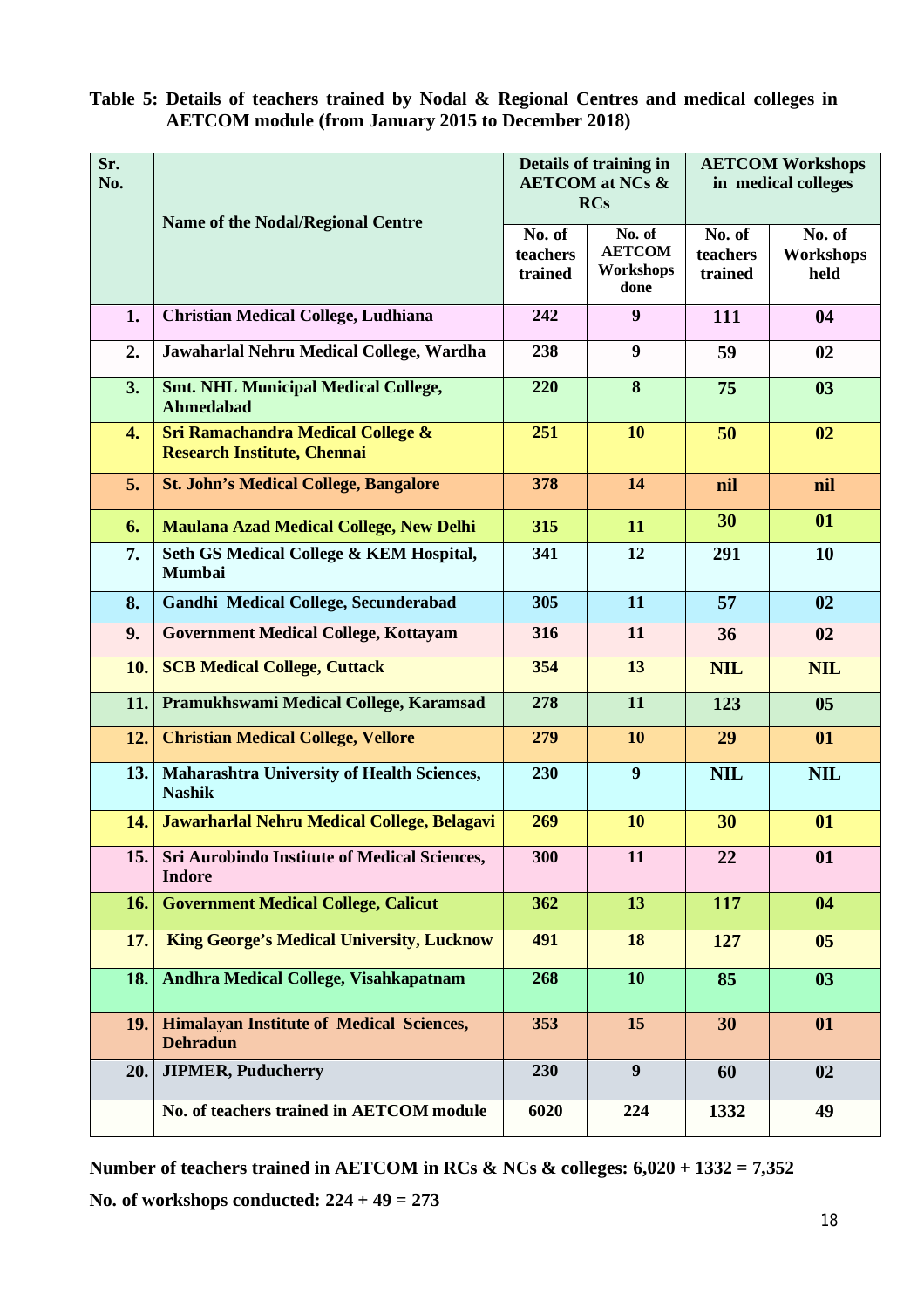Thus, under the Faculty Development Program of MCI, 44,932 faculty have updated their basic knowledge in medical education in 1697 workshops conducted by Regional and Nodal Centres and medical colleges combined, from 2009 until December 2018, as given below.

# **Summary of training of teachers in Faculty Development Program**

| Name of the Workshop                     | No. of teachers<br><b>Trained</b> | No. of workshops<br>conducted |  |
|------------------------------------------|-----------------------------------|-------------------------------|--|
| <b>Pre-revised Basic Course Workshop</b> | 23,591                            | 904                           |  |
| <b>Revised Basic Course Workshop</b>     | 13,989                            | 520                           |  |
| <b>AETCOM</b>                            | 7,352                             | 273                           |  |

**Total no. of teachers trained in NCs/RCs/MCs in BCW (pre & post revision) + AETCOM=23591+13,989 + 7,352 = 44,932.**

# **Provisional outcome:**

Provisional outcome over the last 10 years' efforts has been that nearly 50% of the medical teachers in the country were sensitized to medical education principles and ~ nearly 2000 faculty mentors have voluntarily registered for the more intense Advance Course in Medical education.

# **4. Feedback from participants on Basic Course Workshops**

As the faculty development program being implemented by MCI has completed a decade, it was felt prudent to analyze and reflect upon the feedback and suggestions from participants and resource persons. Structured feedback and evaluation (formative and summative) of every revised Basic Course Workshop and AETCOM was incorporated within the activity as a mandatory component. The concept of appropriate feedback was emphasized in sessions and implemented.

Many centres (eg.,MUHS, Pune; Seth GS MC, Mumbai; JLMC, Wardha etc.) carried out evaluation of Basic Course Workshop using well known methods; one such example from MUHS, Pune is given below: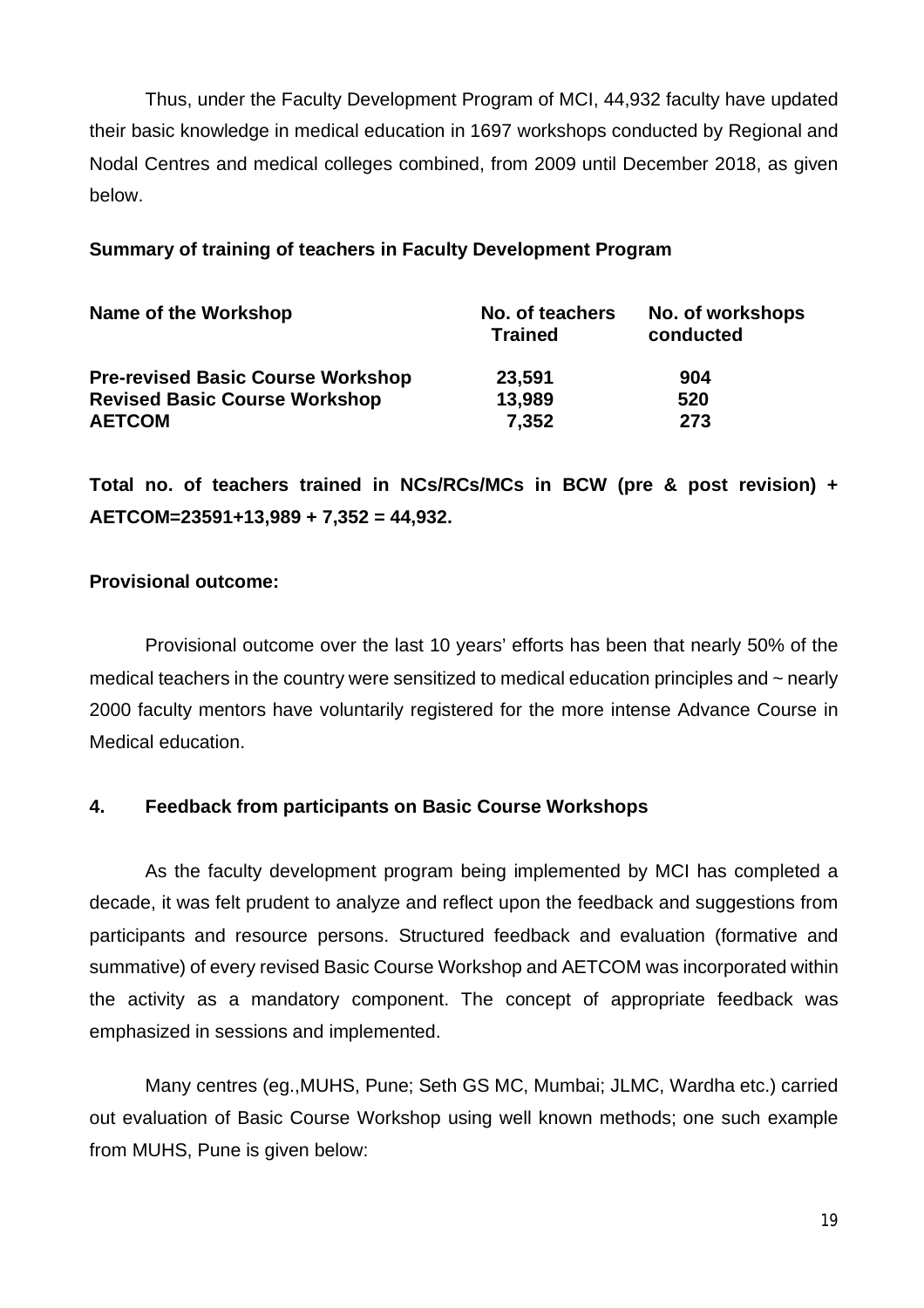**Pre-test- post-test design**: The pre- and post-test had 20 Multiple Choice Questions. The same questions in pre-test were administered for post-test. The mean score of post-test marks  $(15 + 3)$  was found to be significantly more (p <0.000) using 'paired t test' than the mean score of pretest marks (11  $\pm$  4). **A sample analysis is given in Fig. 1.** 



**Comparison of Pre-test Post- test Marks**

# **Program Evaluation Part 1: Daily Session Evaluation**

Daily session evaluation feedback forms were administered to the participants at the end of each day's session. Participants scored about "**What was good about the session" and how this session could have been made better.** 

**Program Evaluation Part 2: Program Evaluation Questionnaire**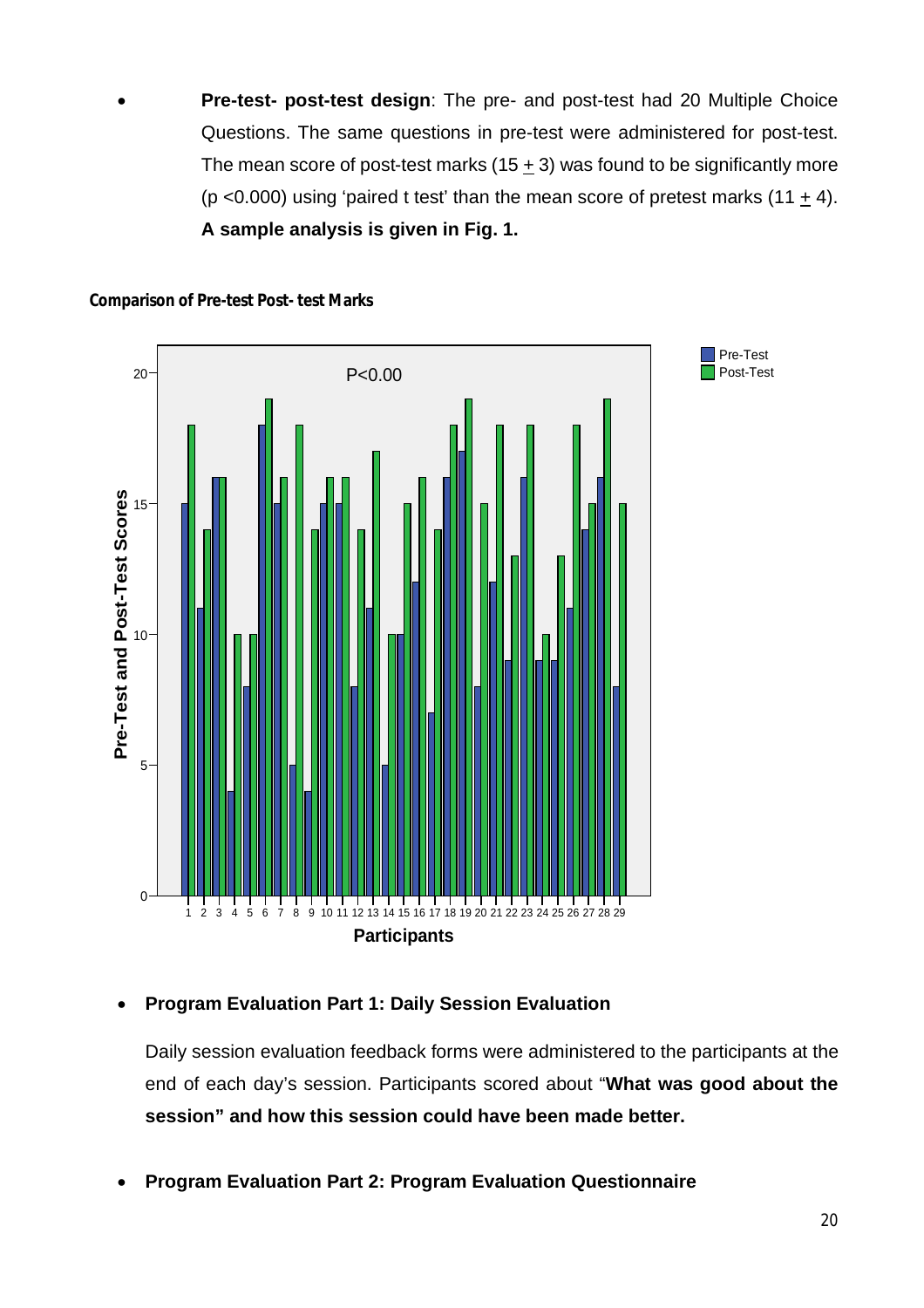This was given at the end of the program with the purpose of finding out the effectiveness of the program in the given MCI format. This included a) participants' rating of the overall workshop, b) participants' rating of the organization of the workshop, c) content analysis of the participants' response to the open-ended questions**:** " How it could be made better?"

 **Program Evaluation Part 3:** Retro-pre-evaluation Questionnaire which included: 1. Importance of sessions before and after the workshop, and 2. Skills learned before and after the workshop.

# **5. Feedback from participants on Attitude, Ethics and Communication (AETCOM) Module**

The workshop on AETCOM was received well by participants and faculty $8$  who appreciated the concept and the contents of the document. But there was concern that the shortage of faculty in some colleges may cause difficulties in its smooth implementation since this requires collaboration among faculty members. The comments of the participants included that: (1) the cases are authentic and interesting with good case scenarios, (2) the longitudinal approach of attitude, communication development and hierarchy of competency is rational and effective, (3) but, limited time is available for implementation, (4) there is need for intense faculty training in this area, (5) Principals/Deans/Heads of Departments/senior faculty members to be trained first for assured implementation, and (6) need for inclusion of AETCOM training in the revised Graduate Medical Education Regulations, for assured success. It was suggested that every college must create a special team of at least 30-35 trained faculty members (from all disciplines), for delivering the AETCOM module.

# **Discussion**

This paper provides information on the efforts put in by India's medical education regulator, the Medical Council of India, from 2009 to 2018, to improve the knowledge, attitude and teaching skills of the faculty in its constituent colleges thereby improving the execution of the undergraduate teaching curriculum. This has come to be of major importance in view of the revamping of the undergraduate teaching curriculum which is now competency based and expects the teaching faculty to acquire a variety of skills. The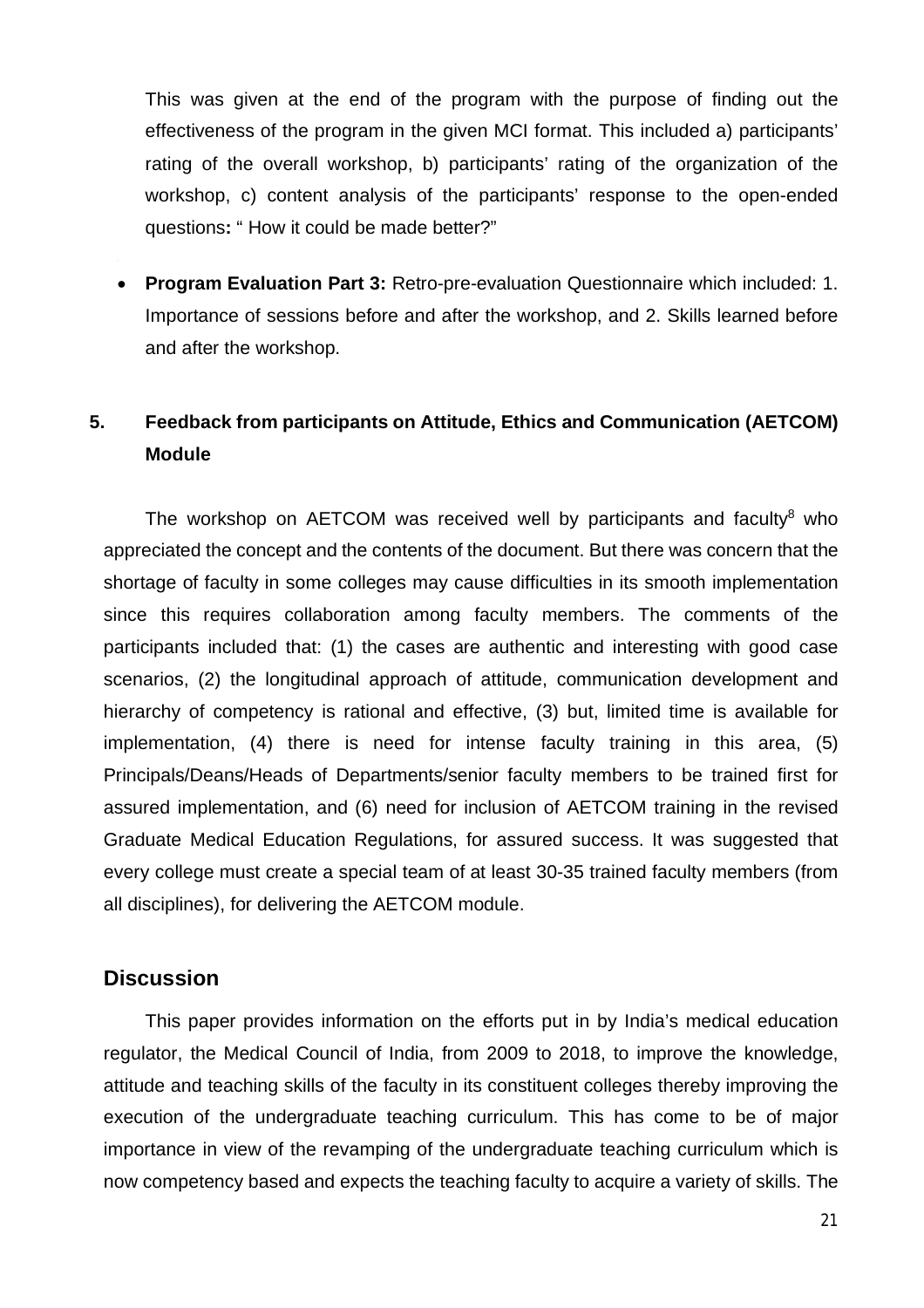Faculty Development Program thus provides a mechanism to medical schools in designing professional growth opportunities for their faculty. Bligh noted that faculty development programs are tangible indicators of the institutions' inner faith in their academic workforce<sup>9</sup>.

# **Way forward**

The success of this program depends on its uniform implementation in all the medical colleges; however, it is essential to monitor and record its long-term impact and identify the lacunae. Since the new Regulations on Graduate Medical Education (Amendment) 2019 has been notified, the curricular reforms required to implement the Competency based Undergraduate Curriculum will help in producing more skilled Indian Medical Graduates. It is hoped that the ongoing Faculty Development Program of MCI will facilitate smooth implementation of the new curriculum across the country and the Curriculum Committee of a college will be the nodal agency in implementing these curricular reforms. The introduction of the Curriculum Implementation Support Program (CISP) will go a long way in implementing the competency based UG curriculum.

It might be premature to add, but this may be an appropriate time to create a Resource Centre for Faculty Development which might function as focal center for educational innovations and reforms. It is envisaged that finally, all FDP activities initiated by Medical Council of India would result in better implementation of revised curriculum leading to a competent "Indian Medical Graduate" who would impact health care service delivery in the country for better.

# **Conclusions**

While training is an important input for changing medical practices, it is equally important to have an educational environment, wherein trained people can apply the newly acquired knowledge and skills. Without this, we may not be able to have the desired effects. The responsibility for developing such a climate and mentoring and supporting trained faculty to apply the newly acquired knowledge and skills in their teaching practices is the responsibility of the Medical Education Units/Medical Education Departments and the colleges.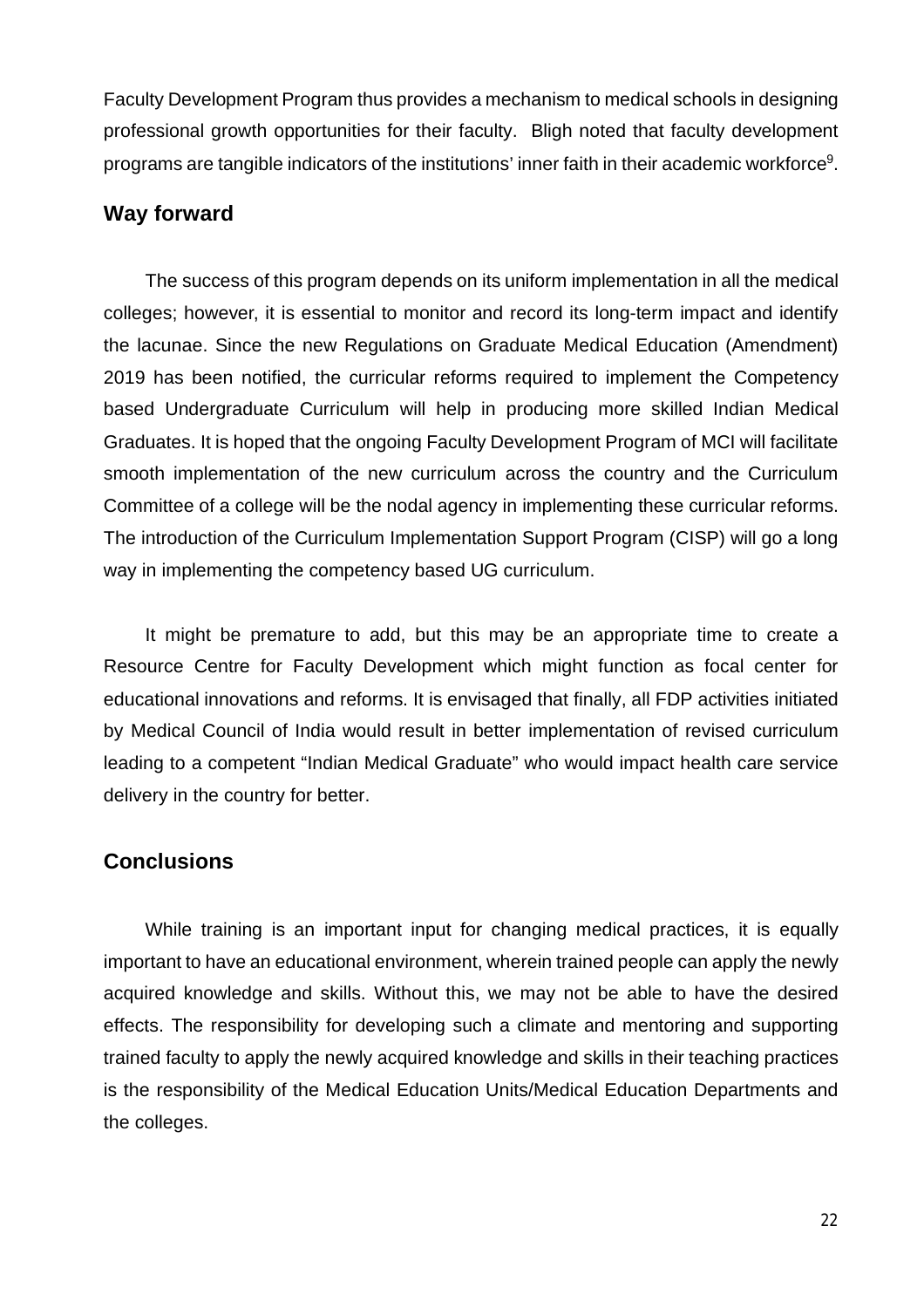Faculty development the world over has been a difficult issue to implement successfully for multiple reasons. Our experience shows that it requires plenty of time, patience, effort and resources to develop, deliver and sustain a program covering more than 500 medical colleges. Since the effects are not immediately visible, buy-in for this program is initially slow. However, Medical Council of India, as the regulator of medical education in India, has taken this unique step to add science to the art of teaching. Initial results are encouraging and so we must continue our efforts, particularly for the colleges that are newly established. To keep the faculty motivated, the FDP curriculum must be regularly updated including new global developments in educational methodology. Perhaps, a longer waiting period may be needed to see if the program has actually resulted in improving medical education and thereby better health status of the population**.**

# **References**

- 1. Supe A, Burdick WP. Challenges and issues in medical education in India. Acad Med. 2006; 81(12):1076-80.
- 2. Medical Council of India. College and Course search. Available at <https://www.mciindia.org/CMS/information-desk/college-and-course-search> Accessed Apr 15, 2018.
- 3. Zodpey S, Sharma A, Zahiruddin QS, Gaidhane A, Shrikhande S. Faculty development programs for medical teachers in India. J Adv Med Educ Prof. 2016;4(2):97-101.
- 4. Mahajan R, Badyal DK, Singh T. Online Faculty-Development Programme for Medical Teachers in Resource Poor Settings: Behind the Scene. J Res Med Edu Ethics 2017;7:163-168.
- 5. Bansal P and Supe A. (2007). Training of medical teachers in India: need for change. Indian J Med Sci. 61(8):478-84.
- 6. Singh T, Bansal P, Sharma M. A need and necessity for faculty development: the role of medical education units in the Indian context. South East Asian J Med Edu 2008; 2:2-6.
- 7. Medical Council of India. National Faculty Development Programme. Available at Medical Council of India. College and Course search. Available at [https://www.mciindia.org/CMS/information-desk/for-colleges/national-faculty](https://www.mciindia.org/CMS/information-desk/for-colleges/national-faculty-)development-programme Accessed Apr 15, 2018.